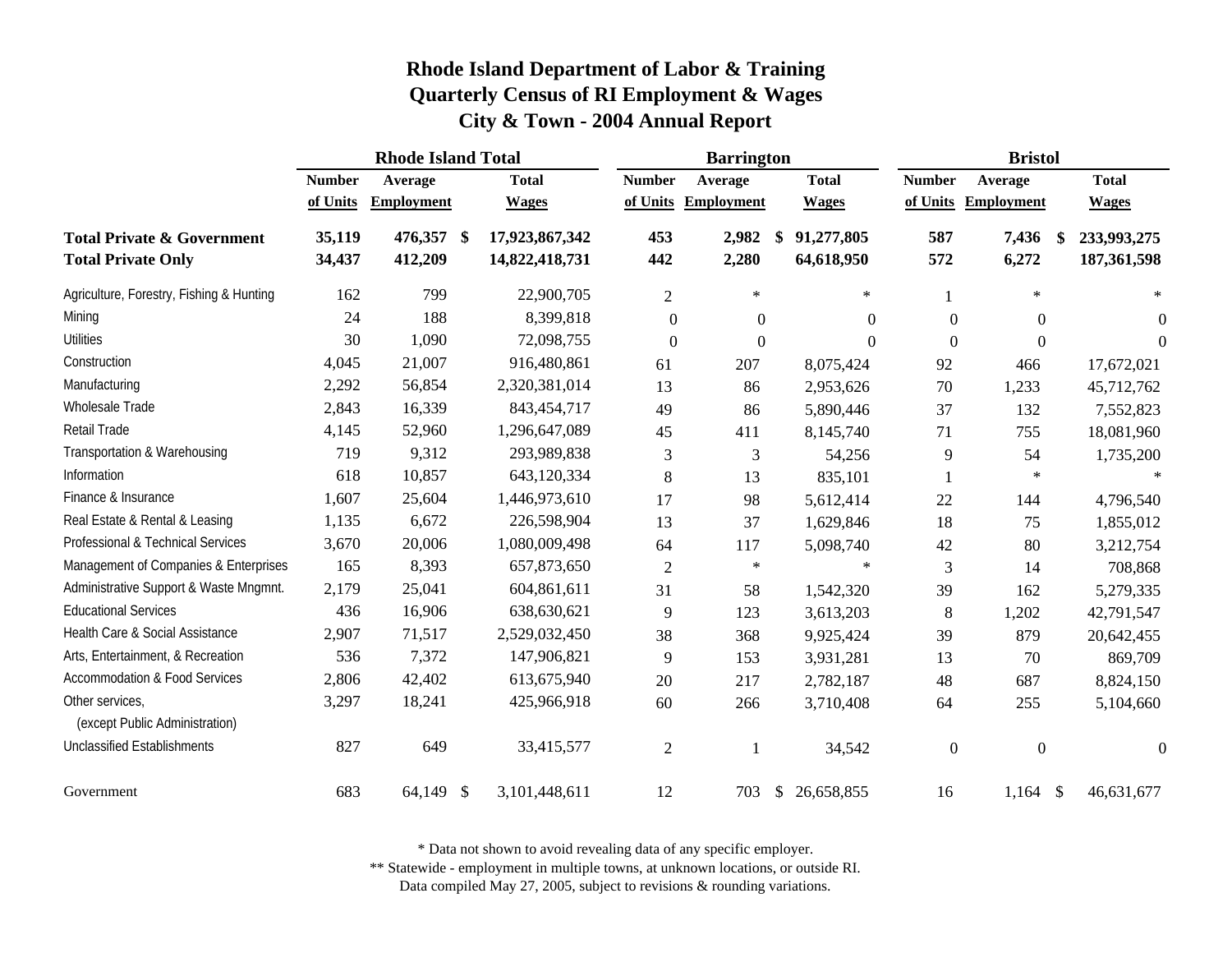|                                                                    | <b>Burrillville</b> |                   |      |                          |                  | <b>Central Falls</b> |                                 |                  | <b>Charlestown</b> |                          |
|--------------------------------------------------------------------|---------------------|-------------------|------|--------------------------|------------------|----------------------|---------------------------------|------------------|--------------------|--------------------------|
|                                                                    | <b>Number</b>       | Average           |      | <b>Total</b>             | <b>Number</b>    | Average              | <b>Total</b>                    | <b>Number</b>    | Average            | <b>Total</b>             |
|                                                                    | of Units            | <b>Employment</b> |      | <b>Wages</b>             | of Units         | <b>Employment</b>    | <b>Wages</b>                    | of Units         | <b>Employment</b>  | <b>Wages</b>             |
| <b>Total Private &amp; Government</b><br><b>Total Private Only</b> | 302<br>288          | 2,953<br>2,317    | - \$ | 88,790,051<br>63,882,880 | 271<br>261       | 3,451<br>2,610       | \$<br>107,551,879<br>71,740,396 | 248<br>236       | 1,690<br>1,506     | 55,748,297<br>48,612,858 |
| Agriculture, Forestry, Fishing & Hunting                           | $\overline{2}$      | $\ast$            |      | $\ast$                   | $\boldsymbol{0}$ | $\boldsymbol{0}$     | $\overline{0}$                  | $\mathbf{2}$     | $\ast$             |                          |
| Mining                                                             | $\Omega$            | $\overline{0}$    |      | $\Omega$                 | $\boldsymbol{0}$ | $\boldsymbol{0}$     | $\Omega$                        |                  | $\ast$             |                          |
| <b>Utilities</b>                                                   | $\mathbf{2}$        | $\star$           |      | $\ast$                   | $\overline{0}$   | $\theta$             | $\Omega$                        | $\mathbf{0}$     | $\overline{0}$     | $\theta$                 |
| Construction                                                       | 70                  | 220               |      | 7,884,836                | 33               | 178                  | 6,134,621                       | 60               | 212                | 8,988,685                |
| Manufacturing                                                      | 18                  | 528               |      | 20,674,583               | 42               | 877                  | 30,432,724                      | 7                | 393                | 15,462,481               |
| Wholesale Trade                                                    | 26                  | 53                |      | 2,404,552                | $10\,$           | 110                  | 4,213,248                       | 12               | 36                 | 1,880,408                |
| Retail Trade                                                       | 17                  | 166               |      | 2,819,041                | 37               | 270                  | 5,690,065                       | 24               | 171                | 4,390,977                |
| Transportation & Warehousing                                       | 4                   | 11                |      | 489,100                  | $8\,$            | 69                   | 948,249                         | 6                | 110                | 2,104,498                |
| Information                                                        | 6                   | 19                |      | 553,291                  | $\boldsymbol{0}$ | $\boldsymbol{0}$     | $\Omega$                        | $\overline{4}$   | 15                 | 266,205                  |
| Finance & Insurance                                                |                     | 35                |      | 1,283,846                | 11               | 121                  | 3,751,209                       | 5                | 30                 | 1,357,391                |
| Real Estate & Rental & Leasing                                     | 9                   | 20                |      | 542,656                  | 9                | 54                   | 1,311,184                       | 13               | 24                 | 1,303,951                |
| Professional & Technical Services                                  | 21                  | 53                |      | 2,659,989                | 7                | 12                   | 437,048                         | 26               | 37                 | 1,866,596                |
| Management of Companies & Enterprises                              | $\mathfrak{2}$      | $\ast$            |      | $\ast$                   | $\boldsymbol{0}$ | $\boldsymbol{0}$     | $\mathbf{0}$                    | $\boldsymbol{0}$ | $\boldsymbol{0}$   | $\boldsymbol{0}$         |
| Administrative Support & Waste Mngmnt.                             | 11                  | 22                |      | 578,297                  | 12               | 273                  | 6,759,108                       | 18               | 64                 | 1,879,492                |
| <b>Educational Services</b>                                        | 4                   | 24                |      | 404,414                  | 1                | $\ast$               | $\ast$                          | $\boldsymbol{0}$ | $\boldsymbol{0}$   | $\Omega$                 |
| Health Care & Social Assistance                                    | 20                  | 492               |      | 11,080,923               | 18               | 221                  | 5,451,775                       | 17               | 161                | 4,888,994                |
| Arts, Entertainment, & Recreation                                  | 8                   | 63                |      | 768,174                  | $\boldsymbol{2}$ | $\ast$               | $\ast$                          | 6                | 9                  | 118,852                  |
| <b>Accommodation &amp; Food Services</b>                           | 28                  | 414               |      | 5,147,022                | 39               | 279                  | 3,323,618                       | 21               | 206                | 3,086,997                |
| Other services,<br>(except Public Administration)                  | 39                  | 124               |      | 2,518,561                | 33               | 132                  | 3,017,070                       | 17               | 33                 | 607,854                  |
| <b>Unclassified Establishments</b>                                 |                     |                   |      | 9,100                    | 3                | 6                    | 47,224                          | $\mathbf{1}$     | $\boldsymbol{0}$   | 7,500                    |
| Government                                                         | 15                  | 636               | \$   | 24,907,171               | 10               | 841 \$               | 35,811,483                      | 13               | 184 \$             | 7,135,439                |

\* Data not shown to avoid revealing data of any specific employer.

\*\* Statewide - employment in multiple towns, at unknown locations, or outside RI.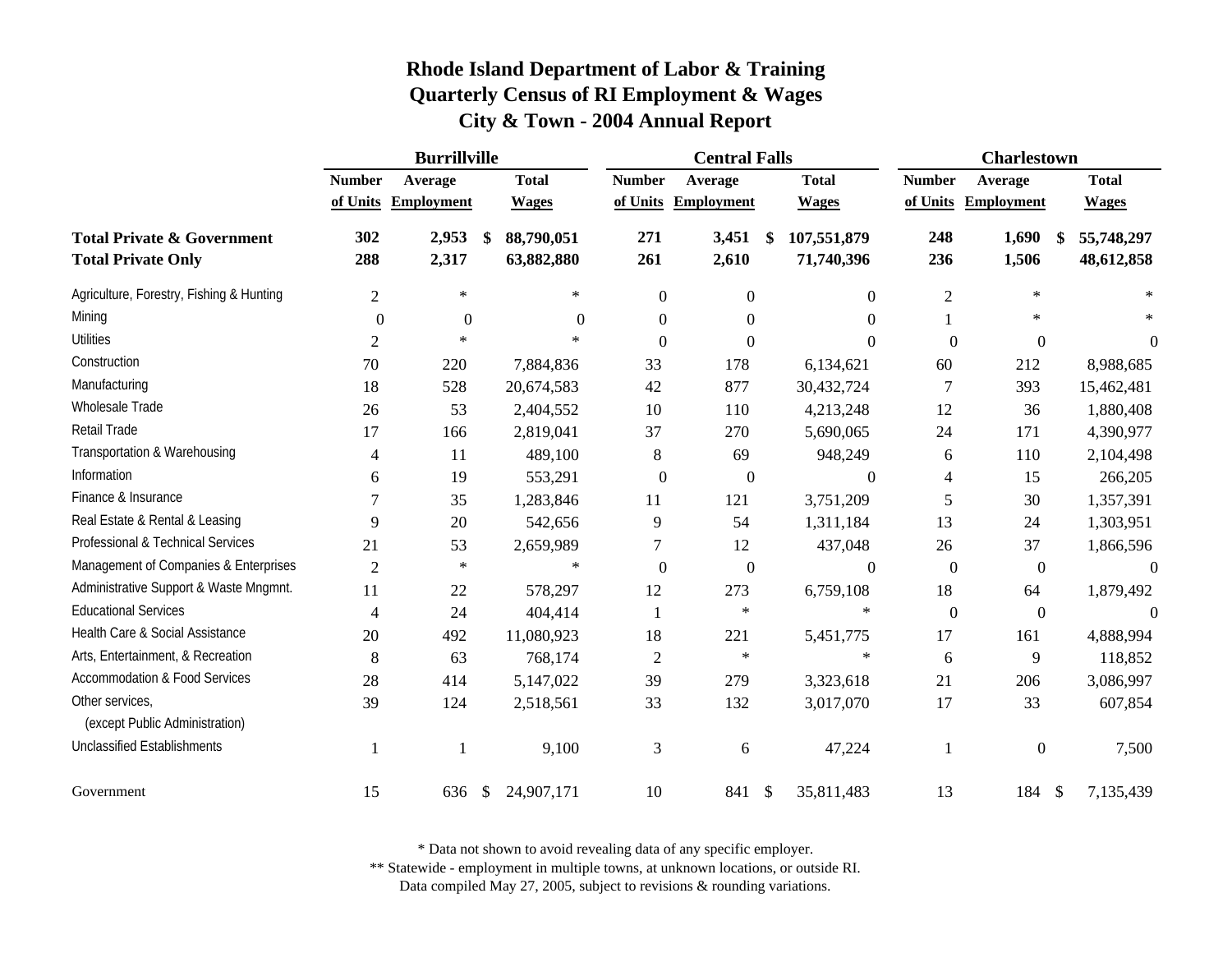|                                                                    | Coventry       |                   |    |                            |                | <b>Cranston</b>   |                                    |                | <b>Cumberland</b>   |                            |
|--------------------------------------------------------------------|----------------|-------------------|----|----------------------------|----------------|-------------------|------------------------------------|----------------|---------------------|----------------------------|
|                                                                    | <b>Number</b>  | Average           |    | <b>Total</b>               | <b>Number</b>  | Average           | <b>Total</b>                       | <b>Number</b>  | Average             | <b>Total</b>               |
|                                                                    | of Units       | <b>Employment</b> |    | <b>Wages</b>               | of Units       | <b>Employment</b> | <b>Wages</b>                       |                | of Units Employment | <b>Wages</b>               |
| <b>Total Private &amp; Government</b><br><b>Total Private Only</b> | 718<br>698     | 7,709<br>6,332    | \$ | 231,574,134<br>178,615,114 | 2,481<br>2,461 | 36,702<br>29,831  | \$<br>1,349,003,449<br>978,069,955 | 822<br>806     | 8,994<br>7,488      | 279,812,866<br>231,503,620 |
| Agriculture, Forestry, Fishing & Hunting                           | $\overline{2}$ | $\ast$            |    | $\ast$                     | $\overline{7}$ | 26                | 632,763                            |                | $\ast$              | $\ast$                     |
| Mining                                                             | $\overline{0}$ | $\mathbf{0}$      |    | $\Omega$                   | $\overline{2}$ | $\ast$            | $\ast$                             |                | $\ast$              | $\ast$                     |
| <b>Utilities</b>                                                   | $\Omega$       | $\mathbf{0}$      |    | $\Omega$                   | $\overline{0}$ | $\mathbf{0}$      | $\boldsymbol{0}$                   |                | $\mathbf{0}$        | $\theta$                   |
| Construction                                                       | 143            | 679               |    | 23,670,561                 | 297            | 1,792             | 78,845,156                         | 128            | 768                 | 34,492,385                 |
| Manufacturing                                                      | 51             | 866               |    | 42,311,655                 | 212            | 4,912             | 196,899,647                        | 48             | 1,708               | 58,641,748                 |
| Wholesale Trade                                                    | 52             | 251               |    | 9,608,805                  | 206            | 1,711             | 82,945,918                         | 86             | 383                 | 19,473,637                 |
| <b>Retail Trade</b>                                                | 86             | 1,351             |    | 32,497,935                 | 307            | 4,482             | 105,718,232                        | 87             | 1,099               | 22,481,350                 |
| Transportation & Warehousing                                       | 17             | 152               |    | 4,500,175                  | 55             | 729               | 28,077,860                         | 21             | 454                 | 17,655,952                 |
| Information                                                        | $\overline{4}$ | 18                |    | 642,865                    | 33             | 1,435             | 72,770,018                         | 14             | 60                  | 1,745,739                  |
| Finance & Insurance                                                | 23             | 126               |    | 3,716,297                  | 137            | 1,330             | 68,435,903                         | 35             | 208                 | 9,115,302                  |
| Real Estate & Rental & Leasing                                     | 19             | 55                |    | 1,584,520                  | 80             | 690               | 20,010,463                         | 33             | 111                 | 3,427,061                  |
| Professional & Technical Services                                  | 65             | 202               |    | 7,522,718                  | 235            | 1,292             | 57,957,632                         | 78             | 236                 | 9,848,155                  |
| Management of Companies & Enterprises                              | 4              | 58                |    | 2,357,720                  | 17             | 461               | 19,499,566                         | $\overline{2}$ | $\ast$              | $\ast$                     |
| Administrative Support & Waste Mngmnt.                             | 49             | 185               |    | 4,873,999                  | 159            | 2,603             | 55,126,561                         | 50             | 209                 | 6,874,044                  |
| <b>Educational Services</b>                                        | 9              | 109               |    | 2,173,892                  | 31             | 403               | 8,549,822                          | 8              | 86                  | 1,599,907                  |
| Health Care & Social Assistance                                    | 39             | 869               |    | 22,737,341                 | 250            | 3,430             | 102,909,664                        | 68             | 1,079               | 29,598,012                 |
| Arts, Entertainment, & Recreation                                  | 5              | 29                |    | 398,168                    | 20             | 292               | 4,930,735                          | 11             | 85                  | 1,478,792                  |
| Accommodation & Food Services                                      | 62             | 1,058             |    | 12,009,467                 | 161            | 2,665             | 36,818,813                         | 52             | 628                 | 6,972,635                  |
| Other services,<br>(except Public Administration)                  | 69             | 312               |    | 7,775,201                  | 250            | 1,567             | 37,624,486                         | 88             | 365                 | 7,721,400                  |
| <b>Unclassified Establishments</b>                                 | 3              | $\ast$            |    | $\ast$                     | 9              | $\ast$            | $\ast$                             | 3              | 3                   | 133,588                    |
| Government                                                         | 21             | 1,378 \$          |    | 52,959,020                 | 21             | $6,871$ \$        | 370,933,494                        | 17             | $1,506$ \$          | 48,309,246                 |

\* Data not shown to avoid revealing data of any specific employer.

\*\* Statewide - employment in multiple towns, at unknown locations, or outside RI.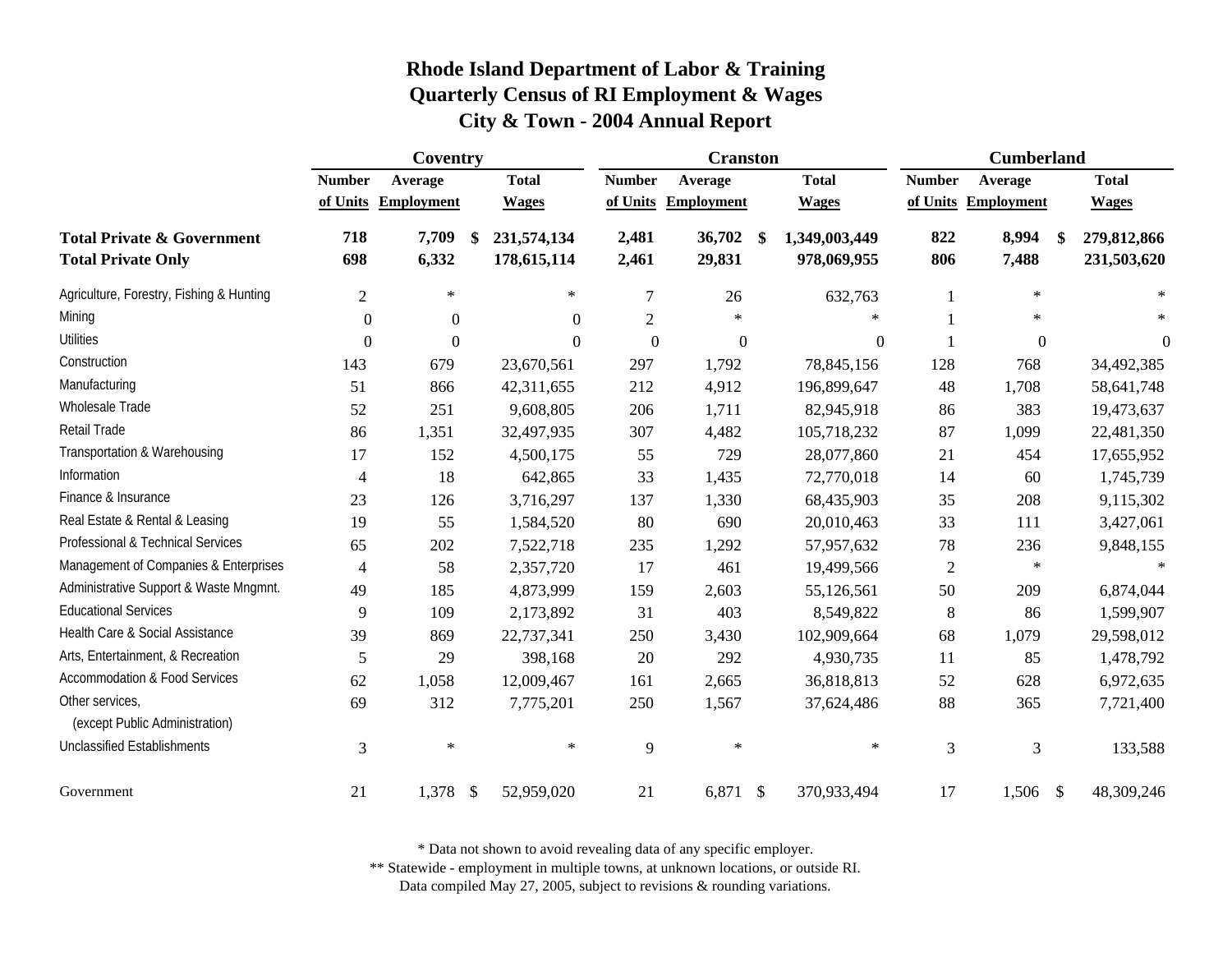|                                                                    | <b>East Greenwich</b> |                   |                                  |                | <b>East Providence</b> |                                  |                  | <b>Exeter</b>      |                          |
|--------------------------------------------------------------------|-----------------------|-------------------|----------------------------------|----------------|------------------------|----------------------------------|------------------|--------------------|--------------------------|
|                                                                    | <b>Number</b>         | Average           | <b>Total</b>                     | <b>Number</b>  | Average                | <b>Total</b>                     | <b>Number</b>    | Average            | <b>Total</b>             |
|                                                                    | of Units              | <b>Employment</b> | <b>Wages</b>                     | of Units       | <b>Employment</b>      | <b>Wages</b>                     | of Units         | <b>Employment</b>  | <b>Wages</b>             |
| <b>Total Private &amp; Government</b><br><b>Total Private Only</b> | 721<br>707            | 7,412<br>6,673    | 266,451,588<br>\$<br>237,461,543 | 1,483<br>1,463 | 22,043<br>20,252       | 810,435,810<br>\$<br>734,909,911 | 156<br>151       | 1,052<br>\$<br>956 | 29,235,189<br>25,446,883 |
| Agriculture, Forestry, Fishing & Hunting                           |                       | $\ast$            | $\ast$                           | $\mathbf{0}$   | $\boldsymbol{0}$       | $\overline{0}$                   | 6                | 86                 | 1,511,523                |
| Mining                                                             | $\theta$              | $\Omega$          | $\Omega$                         |                | $\ast$                 | *                                | $\boldsymbol{0}$ | $\theta$           | $\theta$                 |
| <b>Utilities</b>                                                   | $\boldsymbol{0}$      | $\boldsymbol{0}$  | $\theta$                         | $\theta$       | $\overline{0}$         | $\theta$                         | $\boldsymbol{0}$ | $\boldsymbol{0}$   | $\Omega$                 |
| Construction                                                       | 54                    | 323               | 14,542,340                       | 209            | 1,207                  | 66,708,412                       | 30               | 100                | 3,318,014                |
| Manufacturing                                                      | 29                    | 1,275             | 57,743,846                       | 126            | 3,157                  | 127,699,586                      | 10               | 146                | 5,566,721                |
| Wholesale Trade                                                    | 86                    | 418               | 28, 167, 314                     | 128            | 1,603                  | 77,268,673                       | 10               | 65                 | 2,116,857                |
| Retail Trade                                                       | 78                    | 737               | 23,752,836                       | 152            | 2,217                  | 63,944,331                       | 15               | 83                 | 1,797,965                |
| Transportation & Warehousing                                       | $\overline{7}$        | 101               | 3,229,728                        | 27             | 111                    | 3,583,585                        | 5                | 53                 | 1,233,812                |
| Information                                                        | 22                    | 44                | 2,882,627                        | 25             | 583                    | 34,965,072                       |                  | $\ast$             |                          |
| Finance & Insurance                                                | 49                    | 509               | 27,798,563                       | 102            | 2,533                  | 112,120,141                      | 1                | $\ast$             |                          |
| Real Estate & Rental & Leasing                                     | 28                    | 85                | 2,432,791                        | 47             | 242                    | 7,935,371                        | $\tau$           | 8                  | 699,428                  |
| Professional & Technical Services                                  | 98                    | 355               | 15,482,178                       | 148            | 1,153                  | 52,624,462                       | 15               | 46                 | 2,201,450                |
| Management of Companies & Enterprises                              | $\mathfrak{2}$        | $\ast$            | $\ast$                           | 5              | 83                     | 2,426,635                        | $\boldsymbol{0}$ | $\boldsymbol{0}$   | $\overline{0}$           |
| Administrative Support & Waste Mngmnt.                             | 39                    | 163               | 4,775,232                        | 90             | 695                    | 17,025,170                       | 16               | 37                 | 1,058,156                |
| <b>Educational Services</b>                                        | 19                    | 201               | 4,867,228                        | 16             | 596                    | 18,831,914                       | $\overline{2}$   | $\ast$             | $\ast$                   |
| Health Care & Social Assistance                                    | 77                    | 1,212             | 30,571,899                       | 131            | 3,329                  | 103,463,433                      | 10               | 113                | 2,706,311                |
| Arts, Entertainment, & Recreation                                  | 14                    | 91                | 2,051,133                        | 23             | 497                    | 7,485,979                        | $\overline{4}$   | 63                 | 965,553                  |
| <b>Accommodation &amp; Food Services</b>                           | 47                    | 861               | 12,656,888                       | 103            | 1,513                  | 19,140,757                       | 10               | 113                | 1,463,265                |
| Other services,<br>(except Public Administration)                  | 61                    | 255               | 5,074,099                        | 134            | 725                    | 19,402,845                       | 12               | 36                 | 501,212                  |
| <b>Unclassified Establishments</b>                                 |                       | $\boldsymbol{0}$  | 10,007                           | 3              | $\ast$                 | $\ast$                           | $\boldsymbol{0}$ | $\overline{0}$     | $\Omega$                 |
| Government                                                         | 15                    | 739 \$            | 28,990,045                       | 21             | $1,791$ \$             | 75,525,899                       | 6                | 96 \$              | 3,788,306                |

\* Data not shown to avoid revealing data of any specific employer.

\*\* Statewide - employment in multiple towns, at unknown locations, or outside RI.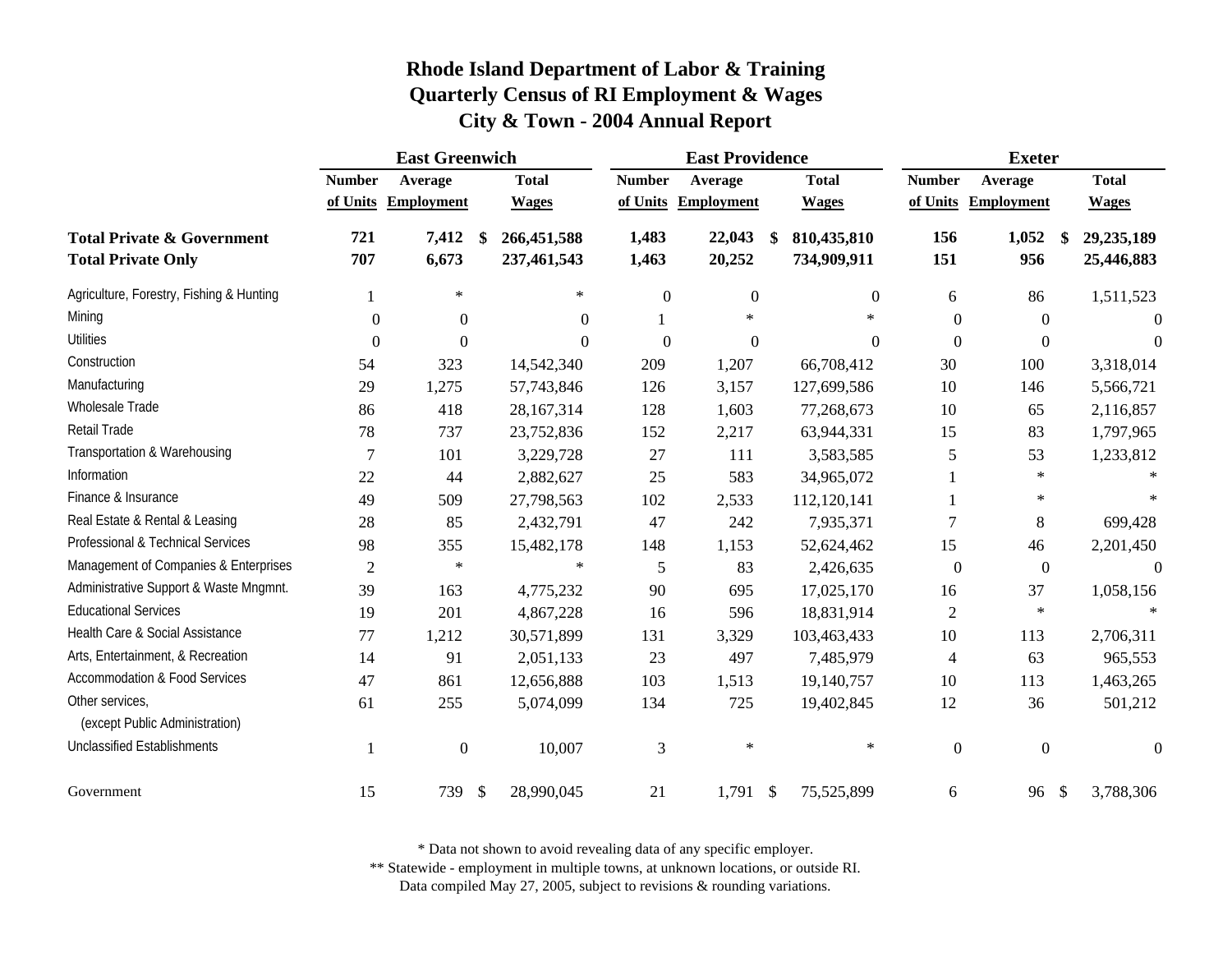|                                                                    | Foster           |                   |    |                         |                  | Glocester         |                                |                  | Hopkinton         |                           |                          |
|--------------------------------------------------------------------|------------------|-------------------|----|-------------------------|------------------|-------------------|--------------------------------|------------------|-------------------|---------------------------|--------------------------|
|                                                                    | <b>Number</b>    | Average           |    | <b>Total</b>            | <b>Number</b>    | Average           | <b>Total</b>                   | <b>Number</b>    | Average           |                           | <b>Total</b>             |
|                                                                    | of Units         | <b>Employment</b> |    | <b>Wages</b>            | of Units         | <b>Employment</b> | <b>Wages</b>                   | of Units         | <b>Employment</b> |                           | <b>Wages</b>             |
| <b>Total Private &amp; Government</b><br><b>Total Private Only</b> | 102<br>95        | 488<br>369        | \$ | 12,116,470<br>7,825,447 | 202<br>186       | 1,530<br>1,080    | \$<br>45,070,512<br>27,013,540 | 193<br>183       | 1,266<br>1,166    | -S                        | 38,527,046<br>34,918,779 |
| Agriculture, Forestry, Fishing & Hunting                           | 6                | 23                |    | 361,800                 | $\mathfrak{2}$   | $\ast$            | $\ast$                         | 5                | 12                |                           | 249,896                  |
| Mining                                                             | $\Omega$         | $\theta$          |    | $\theta$                |                  | ∗                 | $\ast$                         |                  | $\star$           |                           |                          |
| <b>Utilities</b>                                                   | $\Omega$         | $\overline{0}$    |    | $\theta$                |                  | ∗                 | $\ast$                         | $\boldsymbol{0}$ | $\boldsymbol{0}$  |                           | $\Omega$                 |
| Construction                                                       | 25               | 57                |    | 1,698,331               | 49               | 124               | 3,783,839                      | 53               | 156               |                           | 5,348,181                |
| Manufacturing                                                      | 4                | 13                |    | 313,890                 | 5                | 26                | 806,387                        | 15               | 375               |                           | 14,199,428               |
| Wholesale Trade                                                    | 9                | 20                |    | 459,879                 | 8                | 9                 | 393,652                        | 8                | 13                |                           | 884,863                  |
| Retail Trade                                                       | 6                | 12                |    | 216,974                 | 22               | 208               | 3,822,503                      | 21               | 109               |                           | 2,036,986                |
| Transportation & Warehousing                                       | 4                | 27                |    | 298,678                 | 10               | 73                | 2,231,213                      | 3                | 21                |                           | 766,910                  |
| Information                                                        | 3                | 13                |    | 224,326                 | 5                | 23                | 464,731                        | 5                | 14                |                           | 230,889                  |
| Finance & Insurance                                                |                  | $\ast$            |    | $\ast$                  | $\tau$           | 26                | 1,351,362                      | 4                | 3                 |                           | 111,153                  |
| Real Estate & Rental & Leasing                                     |                  | $\ast$            |    | $\ast$                  | 3                | 3                 | 50,472                         | 6                | 12                |                           | 475,760                  |
| Professional & Technical Services                                  | 12               | 18                |    | 769,739                 | 8                | 11                | 250,675                        | 10               | 23                |                           | 1,303,328                |
| Management of Companies & Enterprises                              | $\boldsymbol{0}$ | $\boldsymbol{0}$  |    | $\boldsymbol{0}$        | $\boldsymbol{0}$ | $\boldsymbol{0}$  | $\boldsymbol{0}$               | $\boldsymbol{0}$ | $\boldsymbol{0}$  |                           | $\overline{0}$           |
| Administrative Support & Waste Mngmnt.                             | 9                | 21                |    | 407,669                 | 16               | 63                | 1,964,726                      | 11               | 21                |                           | 516,136                  |
| <b>Educational Services</b>                                        | $\boldsymbol{0}$ | $\boldsymbol{0}$  |    | $\theta$                | -1               | $\ast$            | $\ast$                         |                  | $\ast$            |                           |                          |
| Health Care & Social Assistance                                    | 5                | 53                |    | 1,448,117               | 11               | 280               | 8,269,348                      | 15               | 173               |                           | 4,087,816                |
| Arts, Entertainment, & Recreation                                  | $\overline{c}$   | $\ast$            |    | $\ast$                  | $\overline{2}$   | $\ast$            | $\ast$                         | $\tau$           | 72                |                           | 863,673                  |
| <b>Accommodation &amp; Food Services</b>                           | 8                | 44                |    | 475,924                 | 19               | 172               | 1,903,315                      | 10               | 55                |                           | 642,840                  |
| Other services,<br>(except Public Administration)                  | 4                | 10                |    | 147,077                 | 17               | 38                | 874,866                        | 12               | 102               |                           | 3,045,809                |
| <b>Unclassified Establishments</b>                                 |                  |                   |    | 40,024                  | $\overline{2}$   | $\mathbf{2}$      | 36,159                         | $\overline{c}$   |                   |                           | 28,342                   |
| Government                                                         | 7                | 118               | \$ | 4,291,023               | 17               | 451               | \$<br>18,056,972               | 11               | 99                | $\boldsymbol{\mathsf{S}}$ | 3,608,267                |

\* Data not shown to avoid revealing data of any specific employer.

\*\* Statewide - employment in multiple towns, at unknown locations, or outside RI.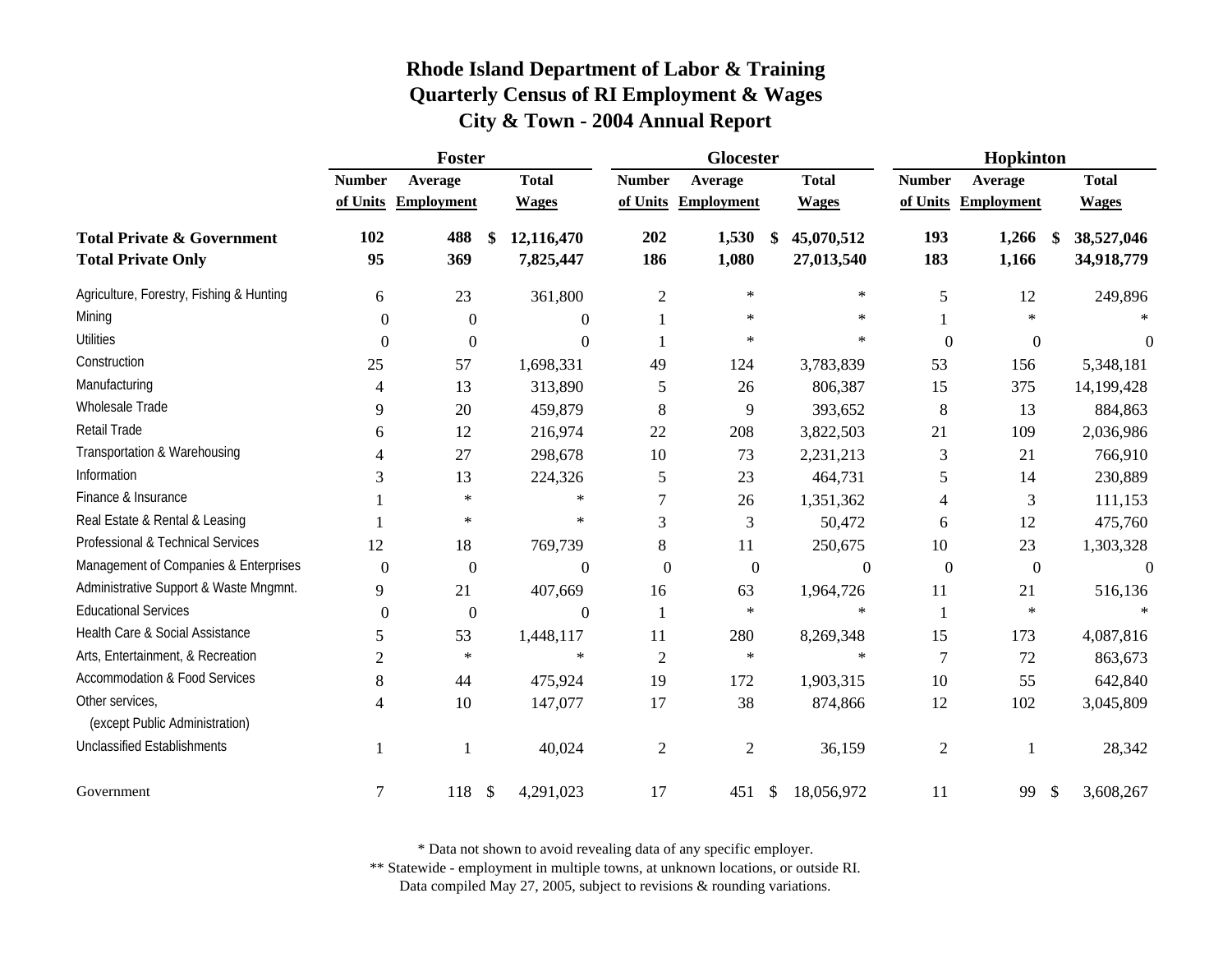|                                                                    | <b>Jamestown</b> |                   |                                |                | <b>Johnston</b>   |                                  |                | <b>Lincoln</b>    |                                  |
|--------------------------------------------------------------------|------------------|-------------------|--------------------------------|----------------|-------------------|----------------------------------|----------------|-------------------|----------------------------------|
|                                                                    | <b>Number</b>    | Average           | <b>Total</b>                   | <b>Number</b>  | Average           | <b>Total</b>                     | <b>Number</b>  | Average           | <b>Total</b>                     |
|                                                                    | of Units         | <b>Employment</b> | <b>Wages</b>                   | of Units       | <b>Employment</b> | <b>Wages</b>                     | of Units       | <b>Employment</b> | <b>Wages</b>                     |
| <b>Total Private &amp; Government</b><br><b>Total Private Only</b> | 204<br>191       | 1,205<br>952      | 35,707,637<br>\$<br>27,140,363 | 1,087<br>1,075 | 12,134<br>11,004  | \$<br>451,488,505<br>413,489,549 | 748<br>727     | 13,774<br>12,438  | \$<br>531,324,486<br>476,886,878 |
| Agriculture, Forestry, Fishing & Hunting                           | $\overline{4}$   | 6                 | 124,767                        | 7              | 20                | 254,111                          | $\overline{2}$ | $\star$           | $\star$                          |
| Mining                                                             | $\mathbf{0}$     | $\boldsymbol{0}$  | $\theta$                       |                | $\ast$            | $\ast$                           | $\overline{0}$ | $\overline{0}$    | $\theta$                         |
| <b>Utilities</b>                                                   | $\theta$         | $\boldsymbol{0}$  | $\boldsymbol{0}$               | 3              | 28                | 3,061,358                        |                | $\ast$            |                                  |
| Construction                                                       | 37               | 93                | 3,318,244                      | 180            | 786               | 31,719,640                       | 100            | 835               | 38,585,986                       |
| Manufacturing                                                      | $\overline{4}$   | 31                | 961,348                        | 104            | 1,463             | 45,367,599                       | 55             | 2,856             | 106,201,508                      |
| Wholesale Trade                                                    | 15               | 32                | 1,634,128                      | 60             | 463               | 22,107,933                       | 77             | 460               | 24, 233, 246                     |
| Retail Trade                                                       | 15               | 127               | 2,521,311                      | 140            | 1,598             | 42,578,261                       | 59             | 814               | 26,456,727                       |
| Transportation & Warehousing                                       | 5                | 8                 | 511,323                        | 34             | 239               | 6,813,639                        | 17             | 300               | 10,975,183                       |
| Information                                                        | $\overline{2}$   | $\ast$            | $\ast$                         | 9              | 408               | 49,522,499                       | 14             | 222               | 10,762,688                       |
| Finance & Insurance                                                | 5                | 17                | 994,362                        | 42             | 1,183             | 80,288,641                       | 51             | 2,740             | 130,261,802                      |
| Real Estate & Rental & Leasing                                     | 10               | 53                | 1,401,273                      | 34             | 269               | 6,961,955                        | 22             | 46                | 1,350,961                        |
| Professional & Technical Services                                  | 32               | 80                | 3,465,610                      | 59             | 331               | 14,300,052                       | 96             | 653               | 35,725,750                       |
| Management of Companies & Enterprises                              |                  | $\ast$            | $\ast$                         | 3              | $\ast$            | ∗                                | 8              | 96                | 6,189,016                        |
| Administrative Support & Waste Mngmnt.                             | 13               | 32                | 918,304                        | 121            | 1,409             | 40,777,590                       | 38             | 455               | 10,244,417                       |
| <b>Educational Services</b>                                        | $\overline{2}$   | $\ast$            | $\ast$                         | 11             | 25                | 761,860                          | 10             | 51                | 1,557,629                        |
| Health Care & Social Assistance                                    | 11               | 118               | 3,331,329                      | 92             | 1,412             | 45,889,170                       | 65             | 1,079             | 32,485,670                       |
| Arts, Entertainment, & Recreation                                  | 8                | 113               | 2,745,837                      | 4              | 28                | 529,078                          | 25             | 1,007             | 23,690,504                       |
| <b>Accommodation &amp; Food Services</b>                           | 12               | 155               | 2,244,229                      | 77             | 855               | 11,416,639                       | 39             | 498               | 5,479,795                        |
| Other services.<br>(except Public Administration)                  | 18               | 67                | 2,163,980                      | 95             | 472               | 10,657,498                       | 53             | 197               | 4,547,620                        |
| <b>Unclassified Establishments</b>                                 | $\boldsymbol{0}$ | $\mathbf{0}$      | $\boldsymbol{0}$               | 5              | 6                 | 262,993                          | $\mathbf{0}$   | $\mathbf{0}$      | $\boldsymbol{0}$                 |
| Government                                                         | 14               | 254               | $\frac{1}{2}$<br>8,567,274     | 13             | $1,130$ \$        | 37,998,956                       | 22             | 1,336 \$          | 54,437,608                       |

\* Data not shown to avoid revealing data of any specific employer.

\*\* Statewide - employment in multiple towns, at unknown locations, or outside RI.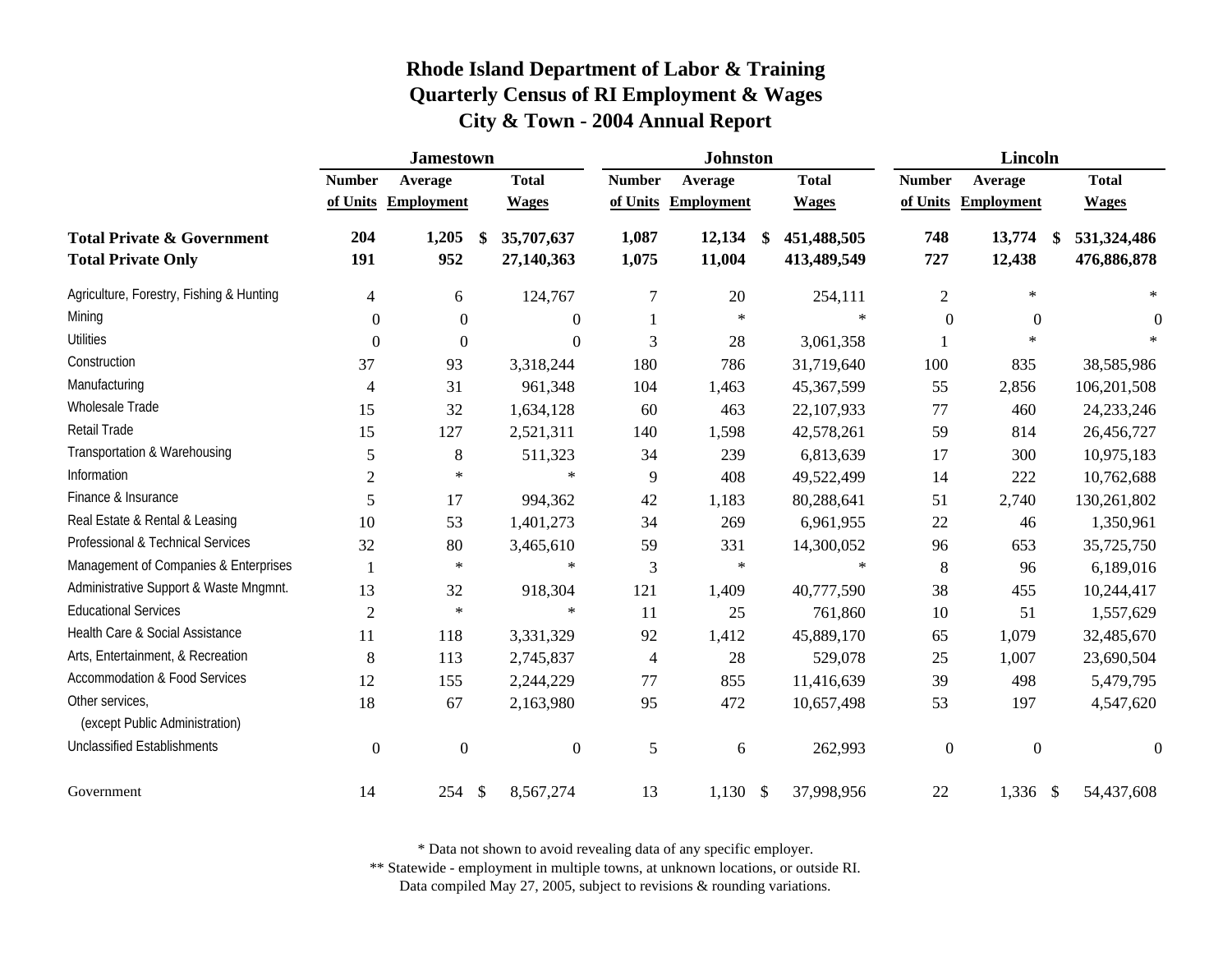|                                                                    | <b>Little Compton</b>    |                   |                                        |                       | <b>Middletown</b> |                                  |                  | <b>Narragansett</b> |                                   |
|--------------------------------------------------------------------|--------------------------|-------------------|----------------------------------------|-----------------------|-------------------|----------------------------------|------------------|---------------------|-----------------------------------|
|                                                                    | <b>Number</b>            | Average           | <b>Total</b>                           | <b>Number</b>         | Average           | <b>Total</b>                     | <b>Number</b>    | Average             | <b>Total</b>                      |
|                                                                    | of Units                 | <b>Employment</b> | <b>Wages</b>                           | of Units              | <b>Employment</b> | <b>Wages</b>                     | of Units         | <b>Employment</b>   | <b>Wages</b>                      |
| <b>Total Private &amp; Government</b><br><b>Total Private Only</b> | 128<br>121               | 636<br>494        | 16,717,569<br>\$<br>12,401,249         | 740<br>727            | 10,846<br>10,119  | \$<br>387,612,823<br>354,519,226 | 493<br>474       | 4,343<br>3,313      | \$<br>125,371,974<br>82, 133, 757 |
| Agriculture, Forestry, Fishing & Hunting                           | 6                        | 31                | 547,840                                | 6                     | 82                | 2,347,381                        | 6                | 29                  | 923,510                           |
| Mining                                                             |                          | $\ast$            |                                        | $\ast$                | $\ast$            | $\ast$                           | $\mathbf{0}$     | $\Omega$            | $\theta$                          |
| <b>Utilities</b>                                                   | $\boldsymbol{0}$         | $\boldsymbol{0}$  |                                        | $\boldsymbol{0}$<br>1 | $\ast$            | $\ast$                           | $\theta$         | $\Omega$            | $\Omega$                          |
| Construction                                                       | 34                       | 132               | 4,476,692                              | 79                    | 429               | 17,828,844                       | 54               | 145                 | 6,827,344                         |
| Manufacturing                                                      | $\overline{4}$           | 40                | 678,068                                | 21                    | 433               | 18,742,436                       | 21               | 121                 | 5,843,642                         |
| Wholesale Trade                                                    | 3                        | $\overline{2}$    | 93,181                                 | 44                    | 251               | 11,724,342                       | 37               | 97                  | 4,352,391                         |
| Retail Trade                                                       | $\tau$                   | 21                | 335,781                                | 92                    | 1,551             | 40,493,382                       | 55               | 665                 | 15,263,754                        |
| Transportation & Warehousing                                       | $\overline{2}$           | $\ast$            |                                        | $\ast$<br>5           | 59                | 690,303                          | 10               | 132                 | 3,229,877                         |
| Information                                                        |                          | $\ast$            |                                        | $\ast$<br>19          | 309               | 25,619,887                       | 6                | $\overline{4}$      | 531,879                           |
| Finance & Insurance                                                | $\mathfrak{2}$           | $\ast$            |                                        | $\ast$<br>26          | 430               | 26,504,015                       | 18               | 55                  | 2,767,567                         |
| Real Estate & Rental & Leasing                                     | $\overline{\mathcal{A}}$ | 9                 | 360,672                                | 34                    | 160               | 4,783,616                        | 27               | 84                  | 2,531,147                         |
| Professional & Technical Services                                  | 10                       | 16                | 694,703                                | 90                    | 1,673             | 97,739,258                       | 44               | 138                 | 6,383,831                         |
| Management of Companies & Enterprises                              |                          | $\ast$            |                                        | $\ast$<br>5           | 178               | 8,065,278                        | $\boldsymbol{0}$ | $\mathbf{0}$        | $\mathbf{0}$                      |
| Administrative Support & Waste Mngmnt.                             | 15                       | 23                | 605,986                                | 34                    | 350               | 11,512,513                       | 35               | 150                 | 4,011,855                         |
| <b>Educational Services</b>                                        | $\sqrt{2}$               | $\ast$            |                                        | $\ast$<br>11          | 372               | 12,866,665                       | 3                | 4                   | 75,470                            |
| Health Care & Social Assistance                                    | 3                        | 18                | 449,756                                | 77                    | 1,568             | 37,702,466                       | 40               | 331                 | 9,710,640                         |
| Arts, Entertainment, & Recreation                                  | 6                        | 52                | 1,253,806                              | 14                    | 153               | 2,848,549                        | 13               | 160                 | 2,822,588                         |
| <b>Accommodation &amp; Food Services</b>                           | $\overline{7}$           | 65                | 735,013                                | 87                    | 1,507             | 21,511,534                       | 65               | 978                 | 12,243,136                        |
| Other services,<br>(except Public Administration)                  | 17                       | 47                | 760,503                                | 84                    | 573               | 11,190,198                       | 43               | 219                 | 4,469,786                         |
| <b>Unclassified Establishments</b>                                 | $\boldsymbol{0}$         | $\overline{0}$    |                                        | $\overline{0}$<br>-1  | $\boldsymbol{0}$  | 1,200                            | $\overline{2}$   | 3                   | 145,340                           |
| Government                                                         | 8                        | 142               | $\boldsymbol{\mathsf{S}}$<br>4,316,320 | 14                    | 726 \$            | 33,093,597                       | 20               | $1,030$ \$          | 43,238,217                        |

\* Data not shown to avoid revealing data of any specific employer.

\*\* Statewide - employment in multiple towns, at unknown locations, or outside RI.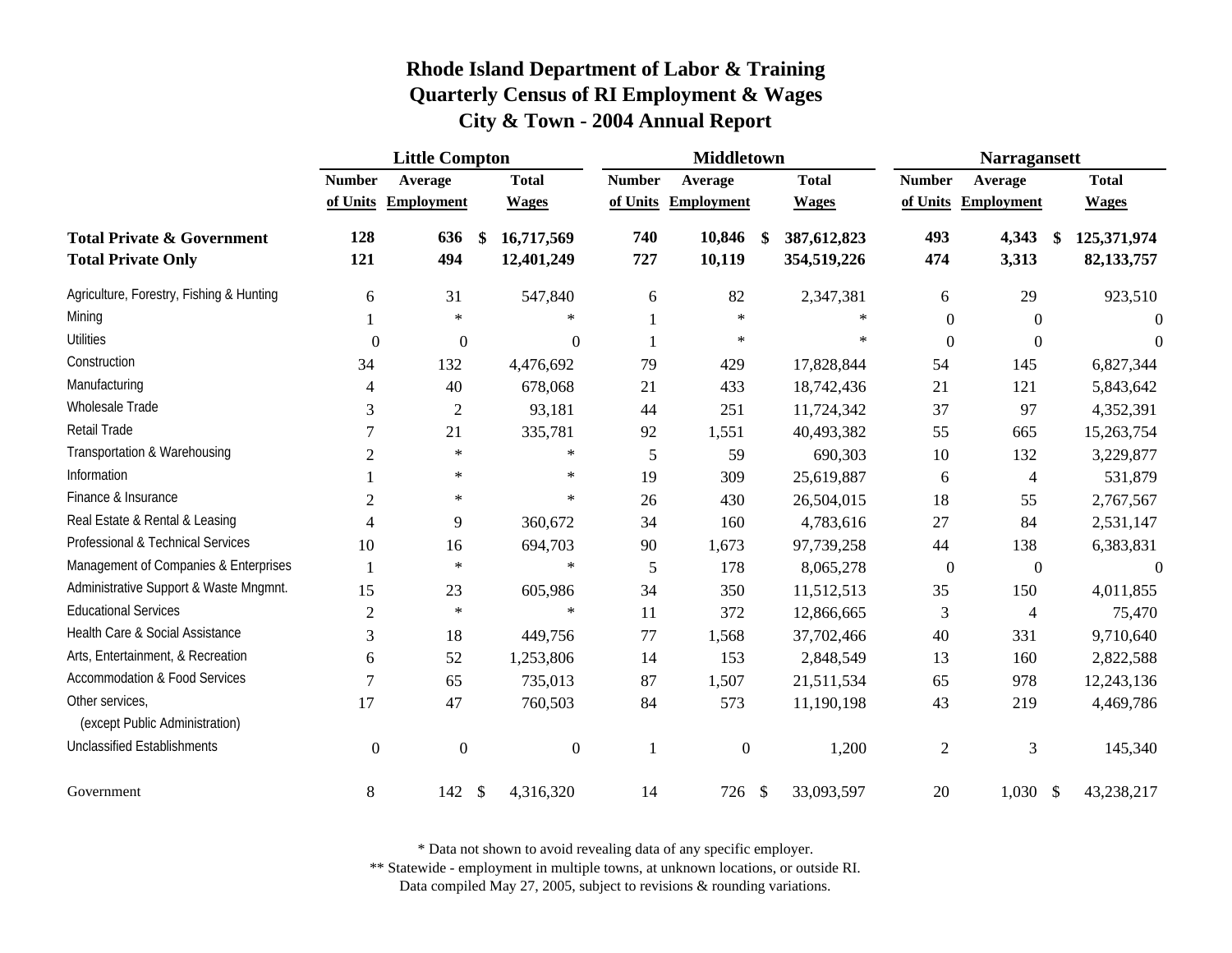|                                                                    | <b>Newport</b> |                   |               |                            |                  | <b>New Shoreham</b> |               |                          |                  | <b>North Kingstown</b> |               |                            |
|--------------------------------------------------------------------|----------------|-------------------|---------------|----------------------------|------------------|---------------------|---------------|--------------------------|------------------|------------------------|---------------|----------------------------|
|                                                                    | <b>Number</b>  | Average           |               | <b>Total</b>               | <b>Number</b>    | Average             |               | <b>Total</b>             | <b>Number</b>    | Average                |               | <b>Total</b>               |
|                                                                    | of Units       | <b>Employment</b> |               | <b>Wages</b>               | of Units         | <b>Employment</b>   |               | <b>Wages</b>             | of Units         | <b>Employment</b>      |               | <b>Wages</b>               |
| <b>Total Private &amp; Government</b><br><b>Total Private Only</b> | 1,271<br>1,245 | 17,695<br>12,689  | \$            | 720,777,185<br>371,838,888 | 208<br>191       | 857<br>742          | \$            | 25,084,516<br>21,223,100 | 992<br>974       | 13,717<br>12,037       | \$            | 532,835,415<br>459,466,947 |
| Agriculture, Forestry, Fishing & Hunting                           | 6              | 50                |               | 2,226,512                  |                  | $\ast$              |               | $\ast$                   | 8                | 51                     |               | 3,255,991                  |
| Mining                                                             | 0              | $\boldsymbol{0}$  |               | $\theta$                   | $\boldsymbol{0}$ | $\boldsymbol{0}$    |               | $\boldsymbol{0}$         | $\boldsymbol{0}$ | $\boldsymbol{0}$       |               | $\theta$                   |
| <b>Utilities</b>                                                   | $\Omega$       | $\boldsymbol{0}$  |               | $\theta$                   |                  | $\ast$              |               | $\ast$                   | $\overline{c}$   | $\ast$                 |               |                            |
| Construction                                                       | 100            | 528               |               | 20,052,224                 | 29               | 84                  |               | 3,547,795                | 123              | 389                    |               | 14,768,144                 |
| Manufacturing                                                      | 38             | 262               |               | 9,078,972                  | 5                | 11                  |               | 421,046                  | 67               | 4,426                  |               | 226,104,808                |
| Wholesale Trade                                                    | 70             | 171               |               | 9,640,122                  | $\overline{2}$   | $\ast$              |               | $\ast$                   | 106              | 333                    |               | 21,789,371                 |
| Retail Trade                                                       | 222            | 1,622             |               | 33,996,520                 | 41               | 101                 |               | 2,578,627                | 107              | 2,025                  |               | 52,838,657                 |
| Transportation & Warehousing                                       | 34             | 247               |               | 5,815,167                  | $\mathfrak{Z}$   | 9                   |               | 172,323                  | 30               | 311                    |               | 8,561,104                  |
| Information                                                        | 19             | 257               |               | 9,980,336                  | 5                | 10                  |               | 331,478                  | 27               | 159                    |               | 7,554,460                  |
| Finance & Insurance                                                | 33             | 150               |               | 6,060,453                  | $\sqrt{2}$       | $\ast$              |               | $\ast$                   | 50               | 353                    |               | 19,078,314                 |
| Real Estate & Rental & Leasing                                     | 57             | 408               |               | 14,162,632                 | 13               | 34                  |               | 988,192                  | 29               | 94                     |               | 2,276,499                  |
| Professional & Technical Services                                  | 160            | 878               |               | 50,318,294                 | 6                | 11                  |               | 258,735                  | 120              | 315                    |               | 16,674,358                 |
| Management of Companies & Enterprises                              | $\overline{4}$ | 35                |               | 1,806,584                  | $\mathbf{1}$     | $\ast$              |               | $\ast$                   | 8                | 444                    |               | 16,829,828                 |
| Administrative Support & Waste Mngmnt.                             | 66             | 482               |               | 16,429,651                 | 11               | 32                  |               | 1,032,539                | 57               | 313                    |               | 7,403,258                  |
| <b>Educational Services</b>                                        | 14             | 544               |               | 19,556,172                 |                  | $\ast$              |               | $\ast$                   | 15               | 72                     |               | 2,267,987                  |
| Health Care & Social Assistance                                    | 84             | 1,961             |               | 65,289,902                 | $\overline{c}$   | 13                  |               | 481,252                  | 62               | 1,017                  |               | 26,574,849                 |
| Arts, Entertainment, & Recreation                                  | 48             | 1,000             |               | 25, 177, 131               | 9                | 36                  |               | 920,243                  | 27               | 213                    |               | 4,877,290                  |
| <b>Accommodation &amp; Food Services</b>                           | 172            | 3,452             |               | 67,146,742                 | 48               | 358                 |               | 8,797,433                | 65               | 983                    |               | 10,866,076                 |
| Other services,<br>(except Public Administration)                  | 119            | 638               |               | 14,843,488                 | 14               | 22                  |               | 473,506                  | 72               | 396                    |               | 8,543,172                  |
| <b>Unclassified Establishments</b>                                 | $\overline{4}$ | $\overline{4}$    |               | 257,986                    | 1                |                     |               | 42,525                   | 3                | $\ast$                 |               |                            |
| Government                                                         | 27             | 5,006             | <sup>\$</sup> | 348,938,297                | 18               | 115                 | $\mathcal{S}$ | 3,861,416                | 19               | 1,680                  | $\mathcal{S}$ | 73,368,468                 |

\* Data not shown to avoid revealing data of any specific employer.

\*\* Statewide - employment in multiple towns, at unknown locations, or outside RI.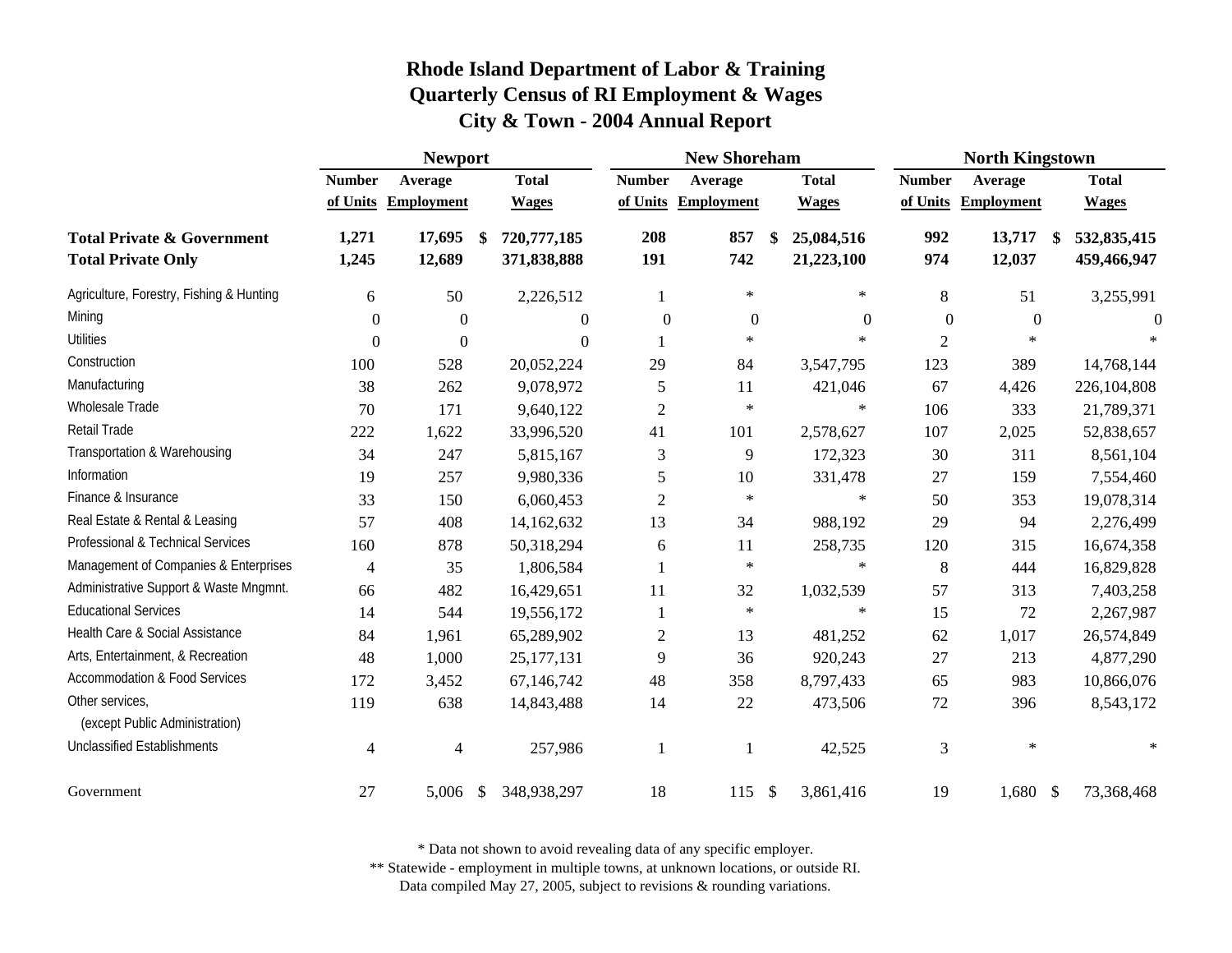|                                                                    | <b>North Providence</b> |                   |               |                            |                | <b>North Smithfield</b> |            |                            |                | Pawtucket         |               |                                |
|--------------------------------------------------------------------|-------------------------|-------------------|---------------|----------------------------|----------------|-------------------------|------------|----------------------------|----------------|-------------------|---------------|--------------------------------|
|                                                                    | <b>Number</b>           | Average           |               | <b>Total</b>               | <b>Number</b>  | Average                 |            | <b>Total</b>               | <b>Number</b>  | Average           |               | <b>Total</b>                   |
|                                                                    | of Units                | <b>Employment</b> |               | <b>Wages</b>               | of Units       | <b>Employment</b>       |            | <b>Wages</b>               | of Units       | <b>Employment</b> |               | <b>Wages</b>                   |
| <b>Total Private &amp; Government</b><br><b>Total Private Only</b> | 752<br>742              | 8,692<br>7,785    | \$            | 269,974,012<br>222,439,668 | 361<br>350     | 4,219<br>3,840          | \$         | 129,395,168<br>117,441,351 | 1,583<br>1,557 | 28,148<br>25,742  | $\mathbf{\$}$ | 1,027,426,585<br>901, 197, 523 |
| Agriculture, Forestry, Fishing & Hunting                           | $\boldsymbol{0}$        | $\boldsymbol{0}$  |               | $\overline{0}$             | 3              | 17                      |            | 184,824                    | 0              | $\overline{0}$    |               | $\Omega$                       |
| Mining                                                             | $\Omega$                | $\boldsymbol{0}$  |               | $\Omega$                   | $\overline{2}$ | $\ast$                  |            |                            | 0              | $\Omega$          |               | $\theta$                       |
| <b>Utilities</b>                                                   | $\boldsymbol{0}$        | $\boldsymbol{0}$  |               | $\Omega$                   | $\mathbf{0}$   | $\boldsymbol{0}$        |            | $\theta$                   | 3              | 10                |               | 492,630                        |
| Construction                                                       | 72                      | 275               |               | 10,566,099                 | 59             | 359                     |            | 13,986,102                 | 167            | 1,085             |               | 44,642,095                     |
| Manufacturing                                                      | 58                      | 640               |               | 21,386,616                 | 32             | 627                     |            | 22,459,187                 | 190            | 6,558             |               | 234,779,375                    |
| Wholesale Trade                                                    | 44                      | 142               |               | 6,666,933                  | 30             | 190                     |            | 9,343,945                  | 90             | 570               |               | 23,581,951                     |
| Retail Trade                                                       | 107                     | 1,215             |               | 28,897,970                 | 41             | 637                     |            | 17,391,122                 | 209            | 2,253             |               | 55,990,400                     |
| Transportation & Warehousing                                       | 18                      | 98                |               | 2,354,575                  | 10             | 179                     |            | 5,099,089                  | 38             | 445               |               | 17,367,784                     |
| Information                                                        | $\overline{9}$          | 32                |               | 1,352,785                  | 5              | 22                      |            | 556,948                    | 26             | 1,019             |               | 52,846,994                     |
| Finance & Insurance                                                | 40                      | 359               |               | 13,101,138                 | 13             | 78                      |            | 3,306,483                  | 52             | 1,036             |               | 37,704,043                     |
| Real Estate & Rental & Leasing                                     | 27                      | 100               |               | 3,022,383                  | 11             | 27                      |            | 566,630                    | 48             | 341               |               | 13,098,677                     |
| Professional & Technical Services                                  | 58                      | 276               |               | 11,029,841                 | 38             | 251                     |            | 10,783,869                 | 111            | 477               |               | 17,543,806                     |
| Management of Companies & Enterprises                              |                         | $\ast$            |               | $\ast$                     | $\mathbf{0}$   | $\boldsymbol{0}$        |            | $\mathbf{0}$               | $\,8\,$        | 1,295             |               | 118,908,795                    |
| Administrative Support & Waste Mngmnt.                             | 56                      | 471               |               | 8,647,016                  | 10             | 38                      |            | 971,893                    | 100            | 2,004             |               | 34,589,112                     |
| <b>Educational Services</b>                                        | 10                      | 20                |               | 248,909                    | 3              | 6                       |            | 56,284                     | 21             | 334               |               | 9,212,971                      |
| Health Care & Social Assistance                                    | 78                      | 2,767             |               | 95,299,498                 | 36             | 799                     |            | 22,867,014                 | 174            | 5,058             |               | 182,082,983                    |
| Arts, Entertainment, & Recreation                                  | $\tau$                  | 128               |               | 1,030,468                  | $\overline{4}$ | 17                      |            | 417,154                    | 12             | 315               |               | 7,491,539                      |
| <b>Accommodation &amp; Food Services</b>                           | 73                      | 875               |               | 10,544,462                 | 21             | 431                     |            | 5,036,965                  | 134            | 1,513             |               | 18,357,228                     |
| Other services,<br>(except Public Administration)                  | 88                      | 365               |               | 7,752,593                  | 34             | 114                     |            | 1,973,114                  | 173            | 1,425             |               | 32,351,082                     |
| <b>Unclassified Establishments</b>                                 |                         | $\ast$            |               | $\ast$                     | 3              | $\ast$                  |            | $\ast$                     | $\overline{7}$ | 5                 |               | 156,058                        |
| Government                                                         | 11                      | 907               | $\mathcal{S}$ | 47,534,344                 | 12             | 379                     | $\sqrt{3}$ | 11,953,817                 | 26             | 2,406 \$          |               | 126,229,062                    |

\* Data not shown to avoid revealing data of any specific employer.

\*\* Statewide - employment in multiple towns, at unknown locations, or outside RI.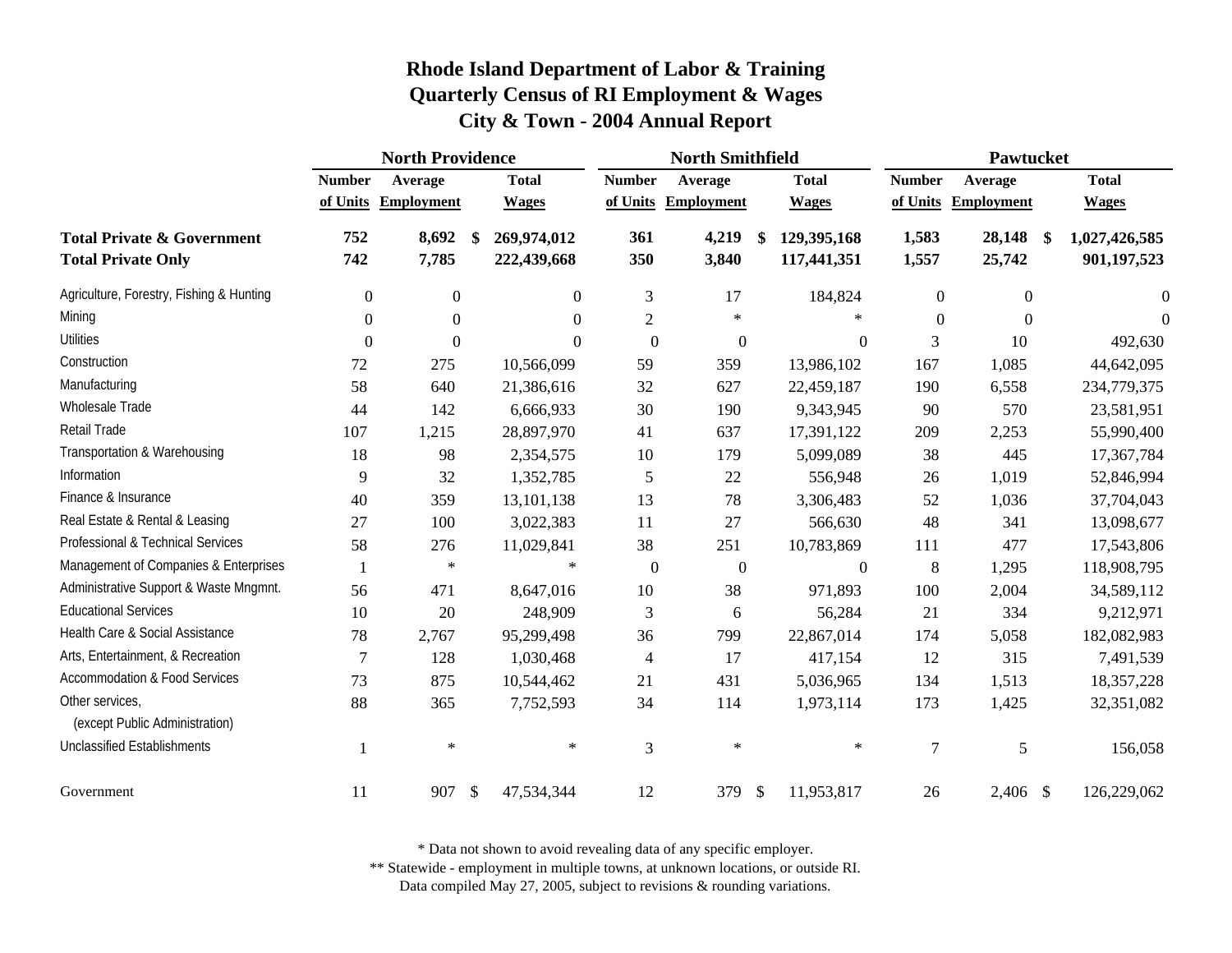|                                                                    | Portsmouth       |                   |               |                            |                | Providence        |                                      |                | <b>Richmond</b>   |               |                          |
|--------------------------------------------------------------------|------------------|-------------------|---------------|----------------------------|----------------|-------------------|--------------------------------------|----------------|-------------------|---------------|--------------------------|
|                                                                    | <b>Number</b>    | Average           |               | <b>Total</b>               | <b>Number</b>  | Average           | <b>Total</b>                         | <b>Number</b>  | Average           |               | <b>Total</b>             |
|                                                                    | of Units         | <b>Employment</b> |               | <b>Wages</b>               | of Units       | <b>Employment</b> | <b>Wages</b>                         | of Units       | <b>Employment</b> |               | <b>Wages</b>             |
| <b>Total Private &amp; Government</b><br><b>Total Private Only</b> | 495<br>481       | 5,829<br>5,228    | \$            | 254,948,991<br>228,531,960 | 5,710<br>5,603 | 113,756<br>97,134 | \$<br>4,848,636,212<br>3,991,513,941 | 148<br>139     | 1,965<br>1,343    |               | 65,278,897<br>35,830,684 |
| Agriculture, Forestry, Fishing & Hunting                           | 17               | 53                |               | 1,077,245                  |                | $\ast$            | $\ast$                               | $\overline{4}$ | 35                |               | 976,845                  |
| Mining                                                             | $\boldsymbol{0}$ | $\boldsymbol{0}$  |               | $\theta$                   |                | $\ast$            | $\ast$                               |                | $\ast$            |               |                          |
| <b>Utilities</b>                                                   |                  | $\ast$            |               | $\ast$                     | 6              | 586               | 39,805,390                           | $\theta$       | $\boldsymbol{0}$  |               | $\theta$                 |
| Construction                                                       | 85               | 372               |               | 13,602,902                 | 311            | 2,686             | 143,589,329                          | 20             | 59                |               | 1,960,849                |
| Manufacturing                                                      | 36               | 2,312             |               | 146,901,401                | 403            | 7,454             | 238,159,346                          | 8              | 213               |               | 8,862,019                |
| Wholesale Trade                                                    | 33               | 109               |               | 5,088,204                  | 290            | 2,437             | 119,236,249                          | 10             | 42                |               | 2,360,363                |
| Retail Trade                                                       | 56               | 459               |               | 10,598,888                 | 666            | 7,373             | 170,352,382                          | 24             | 346               |               | 7,243,478                |
| Transportation & Warehousing                                       | $\,8\,$          | 52                |               | 827,963                    | 67             | 707               | 25,436,751                           | $\overline{c}$ | $\ast$            |               |                          |
| Information                                                        | $10\,$           | 59                |               | 3,617,777                  | 141            | 3,841             | 265, 135, 117                        | $\mathfrak{2}$ | $\ast$            |               | $*$                      |
| Finance & Insurance                                                | 23               | 96                |               | 4,405,078                  | 330            | 6,159             | 456,793,348                          | 6              | 55                |               | 1,897,343                |
| Real Estate & Rental & Leasing                                     | 13               | 95                |               | 2,072,327                  | 194            | 1,423             | 59,298,956                           | 5              | 11                |               | 145,585                  |
| Professional & Technical Services                                  | 52               | 138               |               | 5,434,485                  | 885            | 6,116             | 348,252,708                          | 7              | 24                |               | 703,492                  |
| Management of Companies & Enterprises                              | $\mathfrak{Z}$   | $\overline{2}$    |               | 141,788                    | 41             | 1,915             | 186,597,870                          | $\overline{0}$ | $\boldsymbol{0}$  |               | $\boldsymbol{0}$         |
| Administrative Support & Waste Mngmnt.                             | 24               | 105               |               | 3,168,813                  | 340            | 8,522             | 197,015,083                          | 8              | 50                |               | 1,557,242                |
| <b>Educational Services</b>                                        | $\,8\,$          | 204               |               | 7,154,089                  | 100            | 10,108            | 422,254,260                          |                | $\ast$            |               |                          |
| Health Care & Social Assistance                                    | 28               | 374               |               | 8,606,704                  | 572            | 23,904            | 1,036,149,157                        | 10             | 92                |               | 2,746,641                |
| Arts, Entertainment, & Recreation                                  | 10               | 120               |               | 2,624,164                  | 53             | 1,053             | 19,090,359                           | 6              | 102               |               | 1,536,514                |
| <b>Accommodation &amp; Food Services</b>                           | 33               | 487               |               | 8,095,984                  | 517            | 8,377             | 139,574,532                          | 15             | 221               |               | 2,546,170                |
| Other services,<br>(except Public Administration)                  | 45               | 188               |               | 5,027,511                  | 669            | 4,448             | 123,986,097                          | 14             | 45                |               | 988,696                  |
| <b>Unclassified Establishments</b>                                 |                  | $\ast$            |               | $\ast$                     | 24             | 22                | 631,093                              | $\mathbf{1}$   | 1                 |               | 8,490                    |
| Government                                                         | 15               | 601               | $\mathcal{S}$ | 26,417,031                 | 107            | 16,622 \$         | 857,122,271                          | 10             | 622               | <sup>\$</sup> | 29,448,213               |

\* Data not shown to avoid revealing data of any specific employer.

\*\* Statewide - employment in multiple towns, at unknown locations, or outside RI.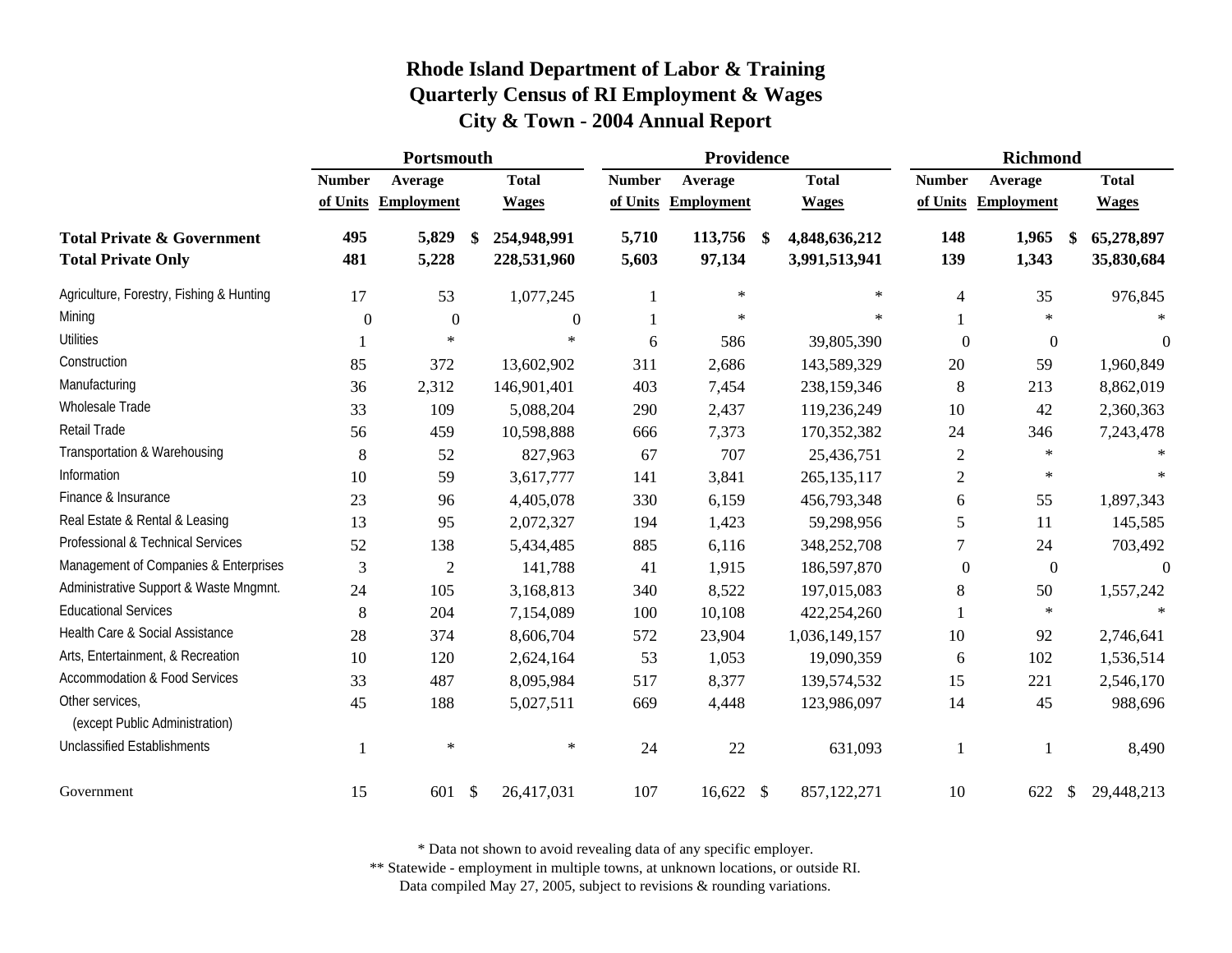|                                                                    | <b>Scituate</b>  |                   |                                           |                                 | Smithfield        |                                   |                | <b>South Kingstown</b> |                            |
|--------------------------------------------------------------------|------------------|-------------------|-------------------------------------------|---------------------------------|-------------------|-----------------------------------|----------------|------------------------|----------------------------|
|                                                                    | <b>Number</b>    | Average           | <b>Total</b>                              | <b>Number</b>                   | Average           | <b>Total</b>                      | <b>Number</b>  | Average                | <b>Total</b>               |
|                                                                    | of Units         | <b>Employment</b> | <b>Wages</b>                              | of Units                        | <b>Employment</b> | <b>Wages</b>                      | of Units       | <b>Employment</b>      | <b>Wages</b>               |
| <b>Total Private &amp; Government</b><br><b>Total Private Only</b> | 260<br>249       | 1,737<br>1,149    | 58,033,049<br>$\mathbf{\$}$<br>30,619,457 | 788<br>773                      | 12,118<br>11,539  | 469,440,761<br>-\$<br>442,031,324 | 1,001<br>981   | 12,806<br>9,145        | 449,097,327<br>296,308,189 |
| Agriculture, Forestry, Fishing & Hunting                           | 10               | 21                | 391,929                                   | 5                               | 8                 | 128,303                           | 19             | 107                    | 5,012,256                  |
| Mining                                                             | $\boldsymbol{0}$ | $\mathbf{0}$      |                                           | $\theta$                        | $\ast$            | $*$                               |                | $\ast$                 |                            |
| <b>Utilities</b>                                                   | $\boldsymbol{0}$ | $\Omega$          |                                           | $\Omega$<br>$\Omega$            | $\boldsymbol{0}$  | $\boldsymbol{0}$                  | $\overline{2}$ | $\ast$                 |                            |
| Construction                                                       | 55               | 150               | 6,054,290                                 | 128                             | 906               | 42,697,430                        | 127            | 417                    | 15,399,936                 |
| Manufacturing                                                      | 12               | 74                | 2,067,239                                 | 82                              | 1,206             | 47,492,899                        | 29             | 796                    | 38,952,205                 |
| Wholesale Trade                                                    | 18               | 41                | 1,938,406                                 | 75                              | 759               | 37,985,780                        | 73             | 668                    | 40,700,563                 |
| Retail Trade                                                       | 24               | 284               | 5,397,872                                 | 111                             | 2,319             | 51,300,525                        | 116            | 1,508                  | 38,761,194                 |
| Transportation & Warehousing                                       | 18               | 58                | 1,343,124                                 | 14                              | 133               | 4,558,101                         | 14             | 121                    | 2,014,753                  |
| Information                                                        | 5                | 32                | 745,081                                   | 12                              | 139               | 4,950,411                         | 17             | 141                    | 5,857,181                  |
| Finance & Insurance                                                | 6                | 26                | 726,111                                   | 36                              | 1,767             | 135,928,911                       | 39             | 275                    | 13,000,966                 |
| Real Estate & Rental & Leasing                                     | 8                | 22                | 865,672                                   | 15                              | 72                | 2,818,058                         | 33             | 99                     | 3,082,444                  |
| Professional & Technical Services                                  | 26               | 67                | 2,861,007                                 | 63                              | 268               | 12,717,951                        | 97             | 313                    | 13,718,643                 |
| Management of Companies & Enterprises                              | $\boldsymbol{0}$ | $\boldsymbol{0}$  |                                           | $\overline{0}$<br>$\mathfrak 2$ | $\ast$            | $\ast$                            | 5              | 17                     | 1,386,892                  |
| Administrative Support & Waste Mngmnt.                             | 20               | 97                | 2,376,429                                 | 43                              | 295               | 10,838,480                        | 61             | 257                    | 7,902,099                  |
| <b>Educational Services</b>                                        | 3                | 13                | 333,295                                   | 9                               | 712               | 31,475,801                        | 21             | 220                    | 5,507,809                  |
| Health Care & Social Assistance                                    | 14               | 133               | 2,976,526                                 | 46                              | 1,245             | 30,745,276                        | 98             | 2,087                  | 70,437,330                 |
| Arts, Entertainment, & Recreation                                  | 1                | $\ast$            | $\ast$                                    | 10                              | 50                | 677,525                           | 33             | 198                    | 3,813,493                  |
| <b>Accommodation &amp; Food Services</b>                           | 10               | 66                | 955,149                                   | 64                              | 1,283             | 17,176,094                        | 94             | 1,130                  | 13,883,930                 |
| Other services,<br>(except Public Administration)                  | 23               | 63                | 1,554,612                                 | 64                              | 329               | 6,432,862                         | 102            | 763                    | 15,612,069                 |
| <b>Unclassified Establishments</b>                                 | 1                | $\ast$            | $\ast$                                    | $\boldsymbol{0}$                | $\boldsymbol{0}$  | $\boldsymbol{0}$                  | 5              | 7                      | 216,565                    |
| Government                                                         | 12               | 587               | $\mathcal{S}$<br>27,413,592               | 16                              | 579               | - \$<br>27,409,437                | 22             | 3,661                  | 152,789,138<br>\$          |

\* Data not shown to avoid revealing data of any specific employer.

\*\* Statewide - employment in multiple towns, at unknown locations, or outside RI.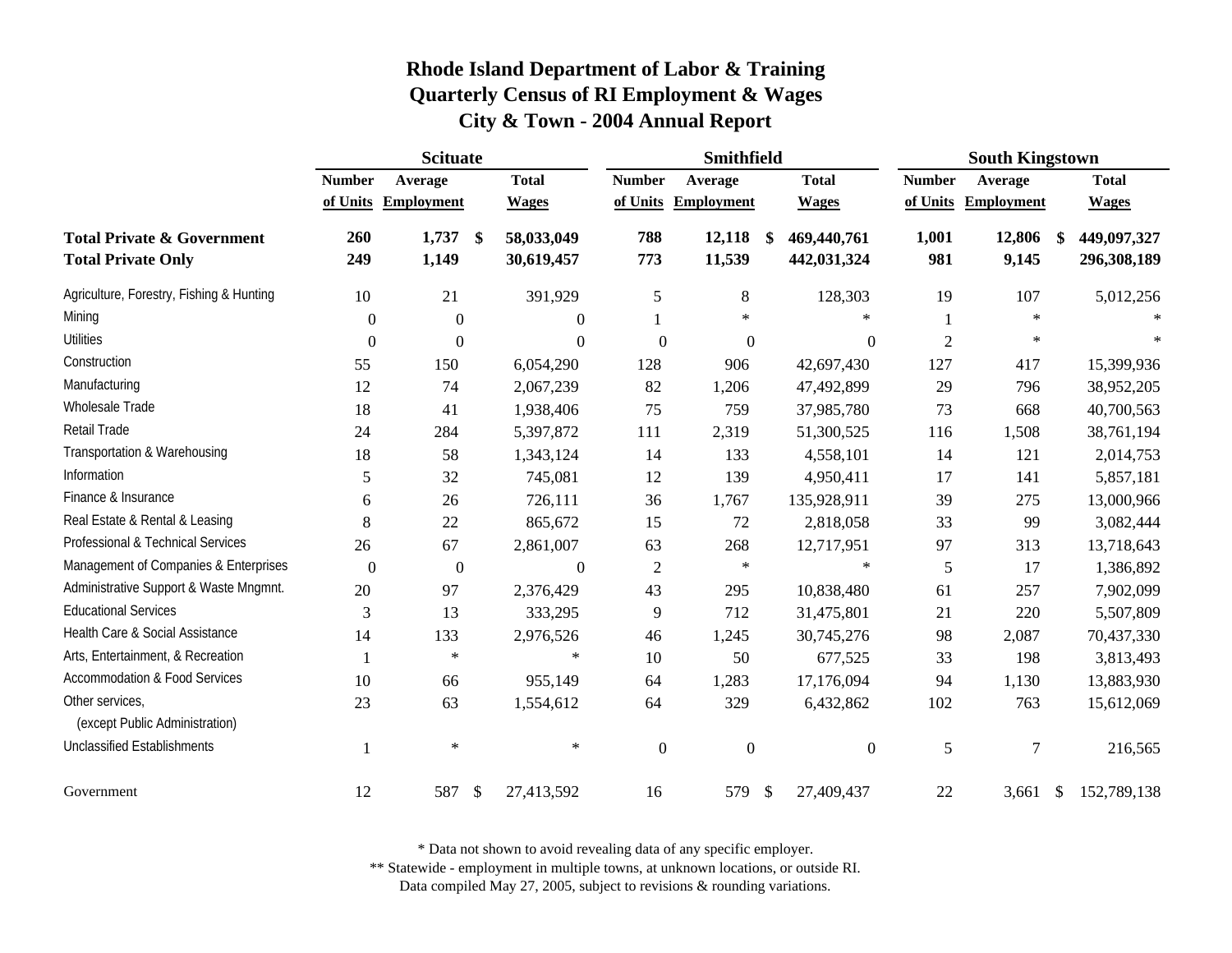|                                                                    | <b>Tiverton</b> |                   |    |                          |                  | <b>Warren</b>     |               |                            |                | <b>Warwick</b>    |               |                                |
|--------------------------------------------------------------------|-----------------|-------------------|----|--------------------------|------------------|-------------------|---------------|----------------------------|----------------|-------------------|---------------|--------------------------------|
|                                                                    | <b>Number</b>   | Average           |    | <b>Total</b>             | <b>Number</b>    | Average           |               | <b>Total</b>               | <b>Number</b>  | Average           |               | <b>Total</b>                   |
|                                                                    | of Units        | <b>Employment</b> |    | <b>Wages</b>             | of Units         | <b>Employment</b> |               | <b>Wages</b>               | of Units       | <b>Employment</b> |               | <b>Wages</b>                   |
| <b>Total Private &amp; Government</b><br><b>Total Private Only</b> | 399<br>384      | 2,628<br>2,153    | \$ | 77,071,211<br>61,486,768 | 375<br>366       | 4,328<br>4,164    | \$            | 127,699,055<br>119,125,560 | 3,332<br>3,301 | 52,268<br>47,623  | $\mathbf{\$}$ | 1,768,568,941<br>1,549,212,037 |
| Agriculture, Forestry, Fishing & Hunting                           | 11              | 38                |    | 540,359                  | $\mathbf{1}$     | $\ast$            |               | $\ast$                     | 3              | 18                |               | 337,108                        |
| Mining                                                             | 3               | 33                |    | 1,496,603                | $\boldsymbol{0}$ | $\boldsymbol{0}$  |               | $\Omega$                   |                | $\ast$            |               |                                |
| Utilities                                                          |                 | $\ast$            |    | $\ast$                   | $\boldsymbol{0}$ | $\boldsymbol{0}$  |               | $\theta$                   |                | $\ast$            |               |                                |
| Construction                                                       | 58              | 223               |    | 7,468,660                | 44               | 157               |               | 5,346,829                  | 331            | 2,298             |               | 104,585,343                    |
| Manufacturing                                                      | 14              | 78                |    | 2,052,335                | 49               | 1,175             |               | 42,262,869                 | 215            | 4,694             |               | 192,234,448                    |
| Wholesale Trade                                                    | 31              | 114               |    | 4,642,233                | 25               | 279               |               | 15,985,394                 | 281            | 1,936             |               | 89,293,675                     |
| <b>Retail Trade</b>                                                | 59              | 592               |    | 18,373,721               | 49               | 271               |               | 5,379,050                  | 479            | 8,686             |               | 198,666,414                    |
| Transportation & Warehousing                                       | 13              | 57                |    | 1,591,228                | 10               | 351               |               | 7,690,718                  | 108            | 2,420             |               | 75,778,346                     |
| Information                                                        | 3               | $\ast$            |    | $\ast$                   | $\overline{4}$   | 46                |               | 1,226,085                  | 43             | 541               |               | 22,657,905                     |
| Finance & Insurance                                                | 11              | 43                |    | 1,516,861                | 14               | 209               |               | 6,283,647                  | 219            | 3,494             |               | 177,454,238                    |
| Real Estate & Rental & Leasing                                     | 12              | 27                |    | 857,683                  | 8                | 17                |               | 409,924                    | 137            | 1,405             |               | 49,567,891                     |
| Professional & Technical Services                                  | 38              | 147               |    | 7,054,372                | 20               | 69                |               | 2,641,504                  | 367            | 1,685             |               | 78,919,660                     |
| Management of Companies & Enterprises                              | $\overline{2}$  | $\ast$            |    | $\ast$                   | 3                | 3                 |               | 276,208                    | 17             | 1,601             |               | 83,165,452                     |
| Administrative Support & Waste Mngmnt.                             | 30              | 78                |    | 2,047,975                | 21               | 139               |               | 3,385,476                  | 190            | 2,804             |               | 66,157,634                     |
| <b>Educational Services</b>                                        | 1               | $\ast$            |    | $\ast$                   | 5                | 61                |               | 1,836,739                  | 31             | 839               |               | 25,251,614                     |
| Health Care & Social Assistance                                    | 26              | 338               |    | 8,070,733                | 32               | 579               |               | 15,863,166                 | 317            | 7,689             |               | 262,189,265                    |
| Arts, Entertainment, & Recreation                                  | 6               | 19                |    | 542,154                  | 4                | 31                |               | 321,627                    | 37             | 542               |               | 9,675,672                      |
| <b>Accommodation &amp; Food Services</b>                           | 26              | 219               |    | 2,515,061                | 42               | 642               |               | 7,409,833                  | 243            | 5,232             |               | 74,602,857                     |
| Other services,<br>(except Public Administration)                  | 44              | 143               |    | 2,583,885                | 39               | 134               |               | 2,791,893                  | 278            | 1,725             |               | 38,078,339                     |
| <b>Unclassified Establishments</b>                                 |                 | $\boldsymbol{0}$  |    | 21,538                   | $\ast$           | $\ast$            |               | $\ast$                     | 9              | 8                 |               | 199,573                        |
| Government                                                         | 16              | 475               | \$ | 15,584,443               | 10               | 163               | $\mathcal{S}$ | 8,573,495                  | 33             | $4,645$ \$        |               | 219,356,904                    |

\* Data not shown to avoid revealing data of any specific employer.

\*\* Statewide - employment in multiple towns, at unknown locations, or outside RI.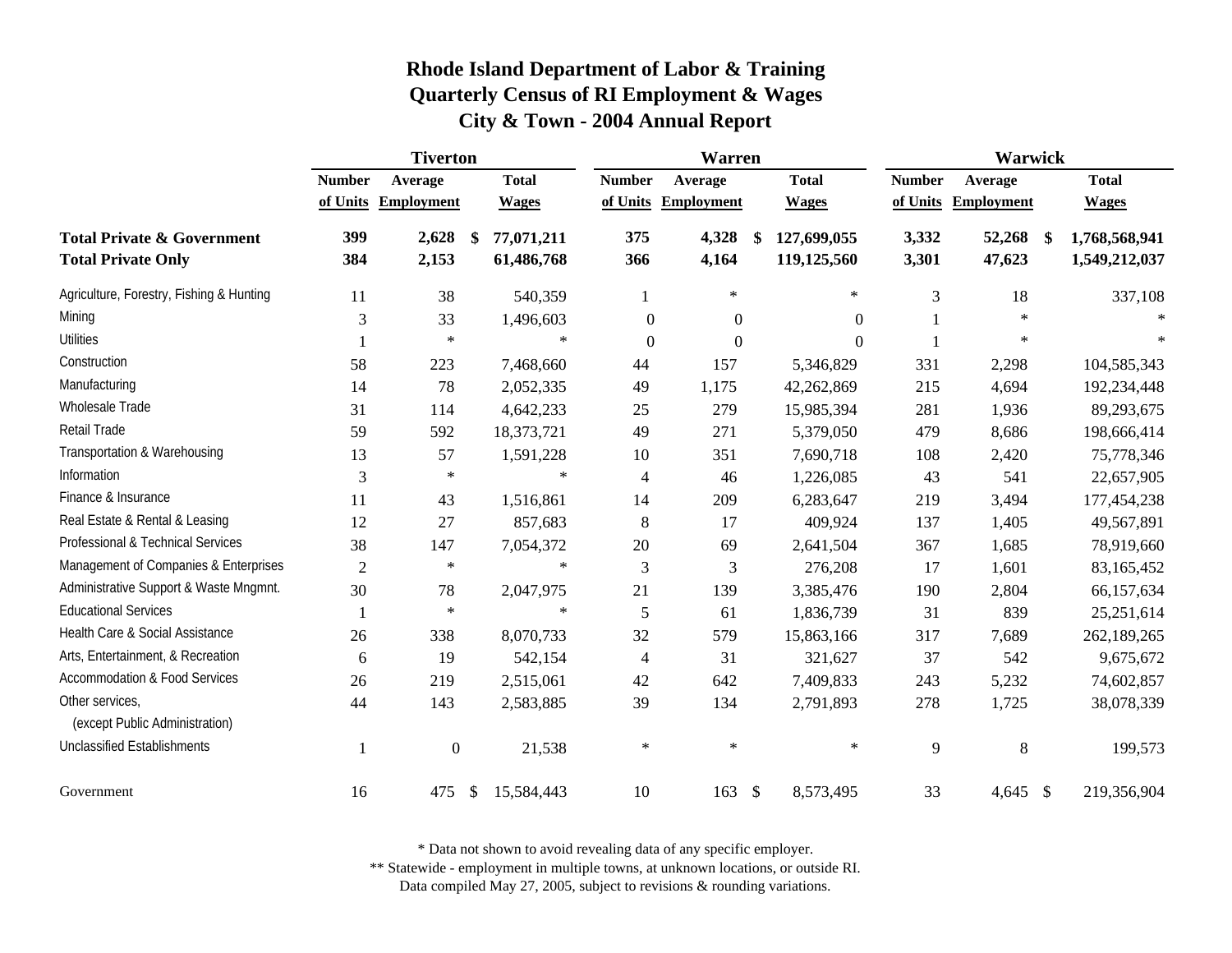|                                                                    | Westerly                  |                              |    |                              |                           | <b>West Greenwich</b>        |            | <b>West Warwick</b>          |                           |                              |     |                              |
|--------------------------------------------------------------------|---------------------------|------------------------------|----|------------------------------|---------------------------|------------------------------|------------|------------------------------|---------------------------|------------------------------|-----|------------------------------|
|                                                                    | <b>Number</b><br>of Units | Average<br><b>Employment</b> |    | <b>Total</b><br><b>Wages</b> | <b>Number</b><br>of Units | Average<br><b>Employment</b> |            | <b>Total</b><br><b>Wages</b> | <b>Number</b><br>of Units | Average<br><b>Employment</b> |     | <b>Total</b><br><b>Wages</b> |
| <b>Total Private &amp; Government</b><br><b>Total Private Only</b> | 863<br>843                | 10,134<br>9,146              | \$ | 307,561,706<br>268,266,937   | 198<br>190                | 4,276<br>3,859               | S.         | 298,027,858<br>281,981,886   | 636<br>620                | 9,528<br>8,482               | \$. | 336,940,165<br>286,491,466   |
| Agriculture, Forestry, Fishing & Hunting                           | 3                         | 9                            |    | 172,746                      | 3                         | 4                            |            | 49,702                       | $\boldsymbol{0}$          | $\boldsymbol{0}$             |     | $\Omega$                     |
| Mining                                                             |                           | $\ast$                       |    | $\ast$                       |                           | $\ast$                       |            | $\ast$                       |                           | $\ast$                       |     |                              |
| <b>Utilities</b>                                                   | $\overline{2}$            | $\ast$                       |    | $\ast$                       | $\overline{0}$            | $\boldsymbol{0}$             |            | $\Omega$                     | $\mathbf{0}$              | $\boldsymbol{0}$             |     | $\Omega$                     |
| Construction                                                       | 107                       | 449                          |    | 17,159,179                   | 46                        | 211                          |            | 11,251,002                   | 91                        | 367                          |     | 13,352,714                   |
| Manufacturing                                                      | 31                        | 904                          |    | 37,802,724                   | 12                        | 1,469                        |            | 117,859,051                  | 41                        | 1,775                        |     | 74,375,925                   |
| Wholesale Trade                                                    | 29                        | 59                           |    | 2,926,162                    | 16                        | 223                          |            | 14,281,546                   | 39                        | 361                          |     | 15,814,683                   |
| Retail Trade                                                       | 139                       | 2,251                        |    | 51,586,119                   | 11                        | 66                           |            | 1,283,714                    | 102                       | 1,283                        |     | 35,194,920                   |
| Transportation & Warehousing                                       | 13                        | 51                           |    | 1,218,052                    | $10\,$                    | 182                          |            | 7,049,625                    | 12                        | 301                          |     | 10,698,008                   |
| Information                                                        | 14                        | 271                          |    | 11,805,536                   | 4                         | 8                            |            | 656,429                      | 6                         | 819                          |     | 37,384,312                   |
| Finance & Insurance                                                | 29                        | 319                          |    | 12,742,513                   | 5                         | 28                           |            | 1,907,021                    | 25                        | 945                          |     | 36,176,095                   |
| Real Estate & Rental & Leasing                                     | 26                        | 123                          |    | 2,617,130                    | $\overline{4}$            | 6                            |            | 229,717                      | 20                        | 72                           |     | 1,811,285                    |
| Professional & Technical Services                                  | 71                        | 210                          |    | 7,506,956                    | 26                        | 1,116                        |            | 114,668,648                  | 40                        | 185                          |     | 13,219,165                   |
| Management of Companies & Enterprises                              | 3                         | 255                          |    | 12,987,553                   | $\boldsymbol{0}$          | $\boldsymbol{0}$             |            | $\boldsymbol{0}$             | -1                        | $\star$                      |     |                              |
| Administrative Support & Waste Mngmnt.                             | 45                        | 178                          |    | 4,285,420                    | 23                        | 223                          |            | 7,260,062                    | 31                        | 187                          |     | 4,226,866                    |
| <b>Educational Services</b>                                        | $\overline{7}$            | 56                           |    | 1,035,121                    | $\sqrt{2}$                | $\ast$                       |            | $\ast$                       | 9                         | 59                           |     | 1,046,124                    |
| Health Care & Social Assistance                                    | 106                       | 1,816                        |    | 67,745,149                   | $8\,$                     | 79                           |            | 1,841,078                    | 45                        | 786                          |     | 23,107,068                   |
| Arts, Entertainment, & Recreation                                  | 33                        | 324                          |    | 7,041,257                    | $\sqrt{2}$                | $\ast$                       |            | $\ast$                       | 10                        | 62                           |     | 1,158,185                    |
| <b>Accommodation &amp; Food Services</b>                           | 98                        | 1,352                        |    | 20,434,328                   | 12                        | 183                          |            | 2,593,278                    | 69                        | 927                          |     | 11,300,828                   |
| Other services,<br>(except Public Administration)                  | 91                        | 487                          |    | 8,025,263                    | $10\,$                    | 22                           |            | 412,086                      | 80                        | 346                          |     | 6,768,605                    |
| <b>Unclassified Establishments</b>                                 | 1                         | 3                            |    | 35,749                       | 1                         |                              |            | 5,000                        | $\mathfrak{2}$            | 3                            |     | 65,130                       |
| Government                                                         | 22                        | 988 \$                       |    | 39,294,769                   | 9                         | 417                          | $\sqrt{3}$ | 16,045,972                   | 17                        | $1,046$ \$                   |     | 50,448,699                   |

\* Data not shown to avoid revealing data of any specific employer.

\*\* Statewide - employment in multiple towns, at unknown locations, or outside RI.